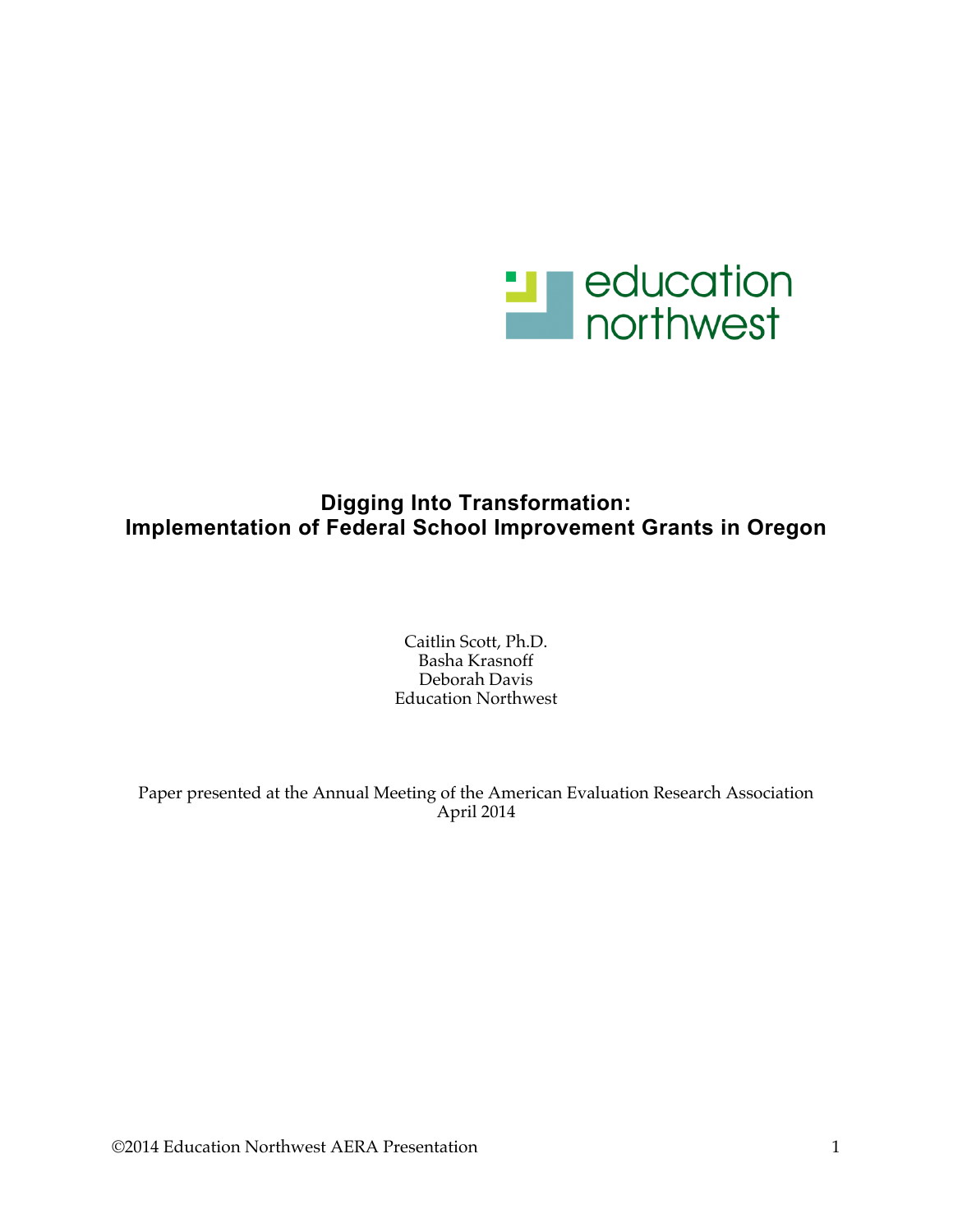# **What Is the "Transformation Model"? (Objectives)**

Across the nation, almost three-fourths of schools receiving federal School Improvement Grants (SIGs) chose the transformation model, making it the most popular method of improving schools (Hurlburt, Therriault, & Le Floch, 2012). Because the transformation model requires less disruption and staff member replacement than other models, some also consider it the most flexible of the four school turnaround models (Klein, 2010). As well as being the most flexible and most popular model, transformation is also the most complex.

Federal guidance requires more separate activities for this model than for the other three. Among the other models, the turnaround model focuses primarily on replacing the principal and 50% of the staff. In the restart model, the school becomes a charter school. In the closure model, the school simply closes, and students attend a higher performing school. But, the transformation model includes 11 required activities, ranging from replacing staff members to adding minutes to the school day (U.S. Department of Education, OESE 2011). See Table 1.

Practitioners and policy makers need to know more about this complex but popular option for improving schools. For this reason, this descriptive study examines SIG implementation in Oregon, a state in which all 17 schools receiving SIG funds chose the transformation model. Ten schools began in cohort 1 (2010–2011), and seven began in cohort 2 (2011–2012). Each cohort received three-year grants. The cohort 1 schools received grant awards from 2010–2013 and cohort 2 schools received grant awards from 2011–2014. In addition, the U.S. Department of Education allowed states to carry over unused funds for an additional year; therefore, schools in both cohorts could continue beyond the school year examined in this report (2012–2013). The study posed the following questions:

- 1. To what extent do schools report that they are implementing the federal requirements of the transformation model?
- 2. What positive changes do participants believe have occurred as a result of SIG and what do they believe has been challenging?
- 3. What are the trends in student achievement in SIG schools?

## **Elements of the Transformation Model Are Popular Beyond SIG (Theoretical Framework)**

*The Coleman Report* of 1966 provided one of the early warnings that American public schools did not serve low income students well (Coleman et al., 1966). In part, in response to Coleman (1966), many researchers studied school characteristics and actions, such as high expectations, parental involvement, and strong leadership that were associated with high-achieving highpoverty schools, beginning with Edmonds (1979) and further developed by subsequent researchers (e.g., Cotton, 1999; Lezotte, 1991; Shannon & Bylsma 2003, 2007; Teddlie & Reynolds, 2000;). This research informed public policy but did not provide definitive answers about how to increase student achievement in high-poverty schools.

During a similar time period in the policy world, *A Nation at Risk* called for a nationwide effort to improve schools (National Commission on Excellence, 1983). Reauthorizations of the Elementary and Secondary Education Act (ESEA) tied federal funds for low-income schools to both state accountability systems and state supports (No Child Left Behind, 2002). Finally, the American Recovery and Reinvestment Act (ARRA) of 2009 added unprecedented amounts of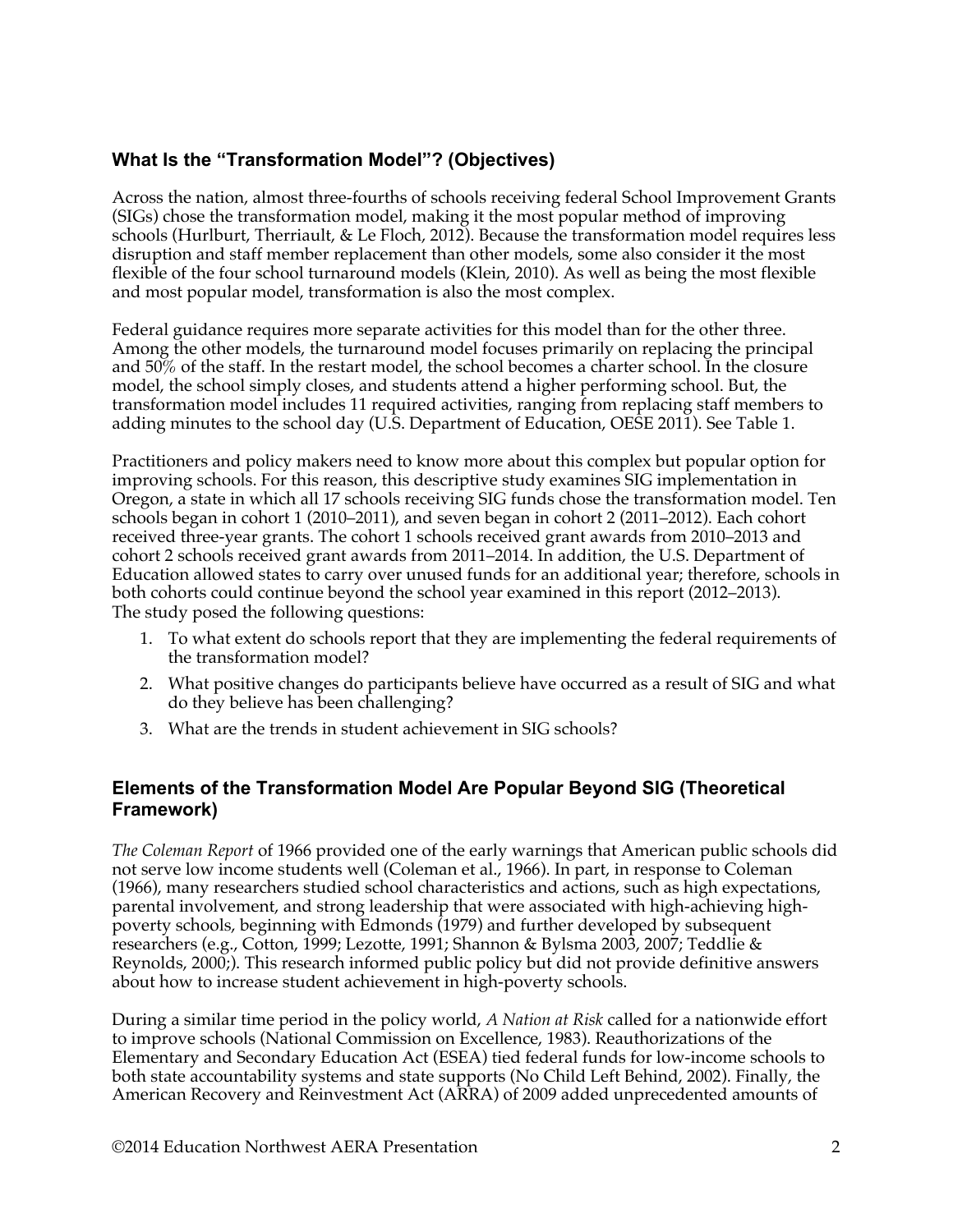funding in competitive grants to assist high-poverty, low-achieving schools: \$3.5 billion nationally or an average of about \$1 million per school (Hurlburt et al., 2012).

Federal efforts to turn around the nation's lowest performing schools continue. Although funding for SIG has not sustained the high levels of the 2009 allocation, the types of efforts required by federal guidance to turn around low-performing schools will be similar in the future. By 2013, most states—including Oregon—had received waivers for various aspects of NCLB. Under these waivers, states identify "priority" schools rather than "schools in need of improvement," which results in slightly different groups of schools, but maintains an emphasis on turning around a select group of low-performing schools (Riddle, 2012).

The waivers also require districts to implement "turnaround principles," defined in the ESEA flexibility guidelines, in their lowest performing schools (U.S. Department of Education, 2012, June 7). Most activities of the transformation model are similar to the turnaround principles, with the exception of "changing the school climate," which is not in the transformation model, and "changing the school management," which is not among the turnaround principles in the ESEA waiver (Table 2). But to what extent are schools able to implement these improvement activities? What are the challenges to implementation, and what can we say about trends in student achievement?

As SIG funding rolled out, many education leaders questioned whether high-poverty schools could implement the SIG activities and whether these activities were appropriate (Klein, 2010). Early research and evaluations of SIG point to promising practices, as well as challenges. However, as with research on effective schools, the current research has not fully explored the implementation of strategies for school turnaround (e.g., Herman, 2012; Rosenberg, 2011; Scott, 2012; Scott, McMurrer, McIntosh, & Dibner, 2012). The current study adds to the research on school turnaround by exploring the transformation model in Oregon in depth. Knowing the degree to which Oregon schools implemented the SIG transformation model, as well as the successes and challenges they encountered, will assist states across the nation as they plan to implement the federal turnaround principles.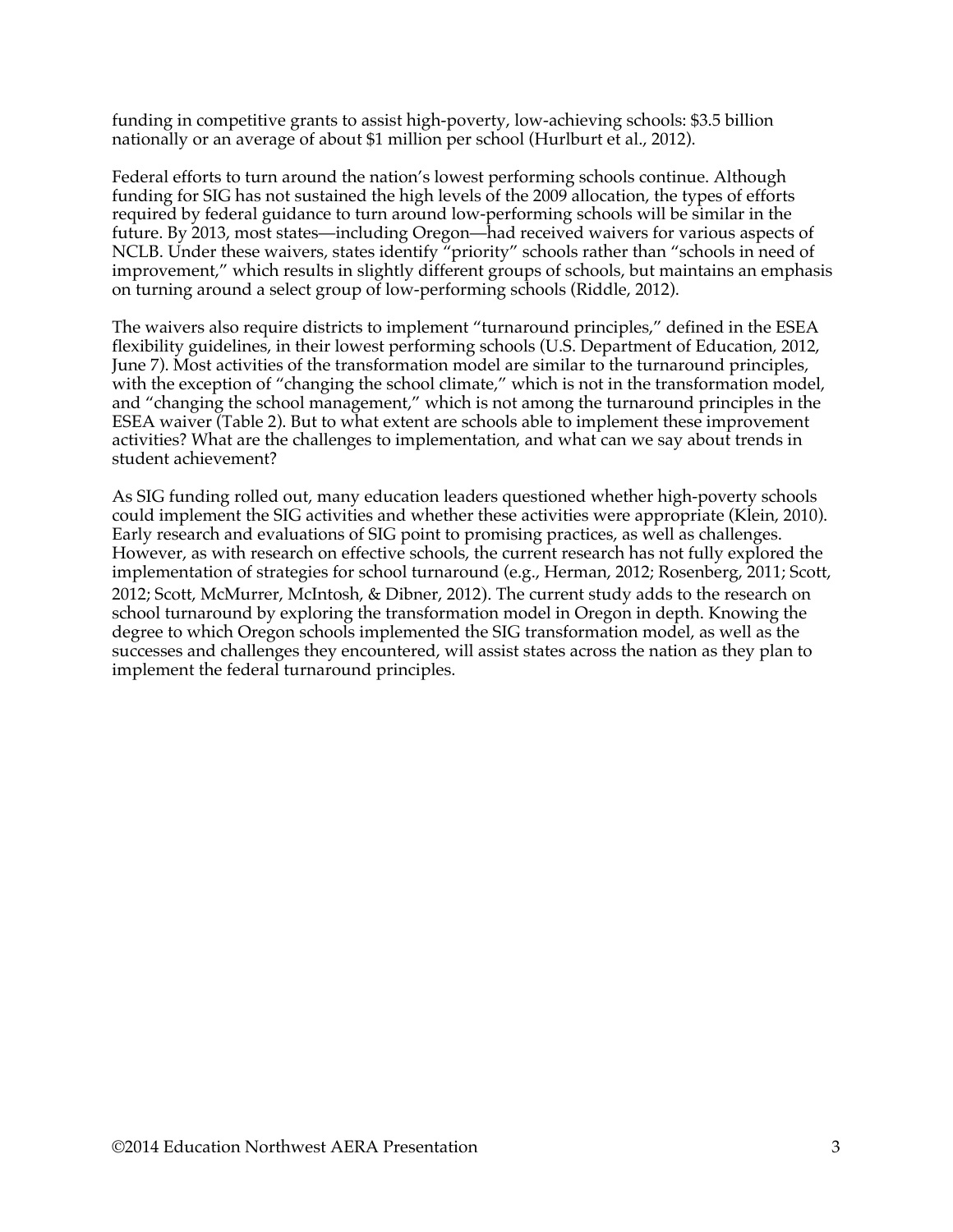### **Data Sources and Methods**

This study analyzes data about grant implementation from *Indistar®*, the state's online school improvement planning tool, participants' views of successes and challenges, and student achievement trends. Table 3 shows how these data sources address the research questions.

#### *Indistar®* **Data**

In the 2012–2013 school year, the Oregon Department of Education (ODE) discontinued quarterly reports for SIG schools. They replaced these reports with real-time reporting on SIG activities through *Indistar®*, an online school improvement planning tool created by Academic Development Institute, a nonprofit technical assistance provider. *Indistar®* asks school teams to report on each of the 11 required SIG transformation activities using multiple indicators. For each indicator, the school rates their implementation at "full implementation," "limited implementation," or "no implementation." Education Northwest collected the *Indistar®* data in fall 2012 and fall 2013. Table 4 shows the indicators for each SIG activity.

To examine the implementation of the 11 SIG activities, we averaged *Indistar®* data about initial implementation of the 36 specific components across the 11 SIG activities that the components represent. This analysis showed the fall 2012 level of implementation. Then, we averaged the fall 2013 implementation data for the 36 specific components across the 11 SIG activities and recorded the percentages of indicators that were fully implemented after the team's initial rating. This analysis showed the fall 2013 level of implementation. We also analyzed the qualitative evidence that schools used to support their self-ratings of implementation. To do this, we developed codes inductively as needed (Mayring, 2000). The researcher developing these codes then summarized evidence and used some of this qualitative data as examples describing the overall ratings.

#### **Coach and Principal Surveys**

With assistance from ODE and the state's leadership coaches, Education Northwest created a coach and principal survey for last year's 2012 Oregon SIG report. We used the same survey this year in spring of 2013. The survey had two sections. The first section asked coaches and principals to rate their perceptions of possible positive impacts of SIG funding. The examples, suggested by ODE officials, included how funding would have a positive impact on school culture/climate, student behavior, teacher collaboration, and student outcomes, as well how it would result in an overall successful implementation process that could be sustained. The second section asked coaches and principals to rate the degree to which implementing each of the required transformation model activities was challenging. Both sections also included openended items that offered both coaches and principals the opportunity to elaborate on their ratings.

A coach volunteered to pilot the survey instrument and provide feedback, after which we revised the instrument. We presented the revised instrument to coaches in a February 2012 meeting to solicit feedback. Based on their comments, we revised it a second time. Education Northwest first administered the confidential survey online in April 2012 for last year's report. We administered the survey again in May 2013 for this year's report. To ensure confidentiality, we shared no survey data with anyone outside the Education Northwest evaluation team. Coaches and principals from all 17 schools participated in the survey. We analyzed quantitative survey data using descriptive statistics, including averages and ranges. We analyzed the open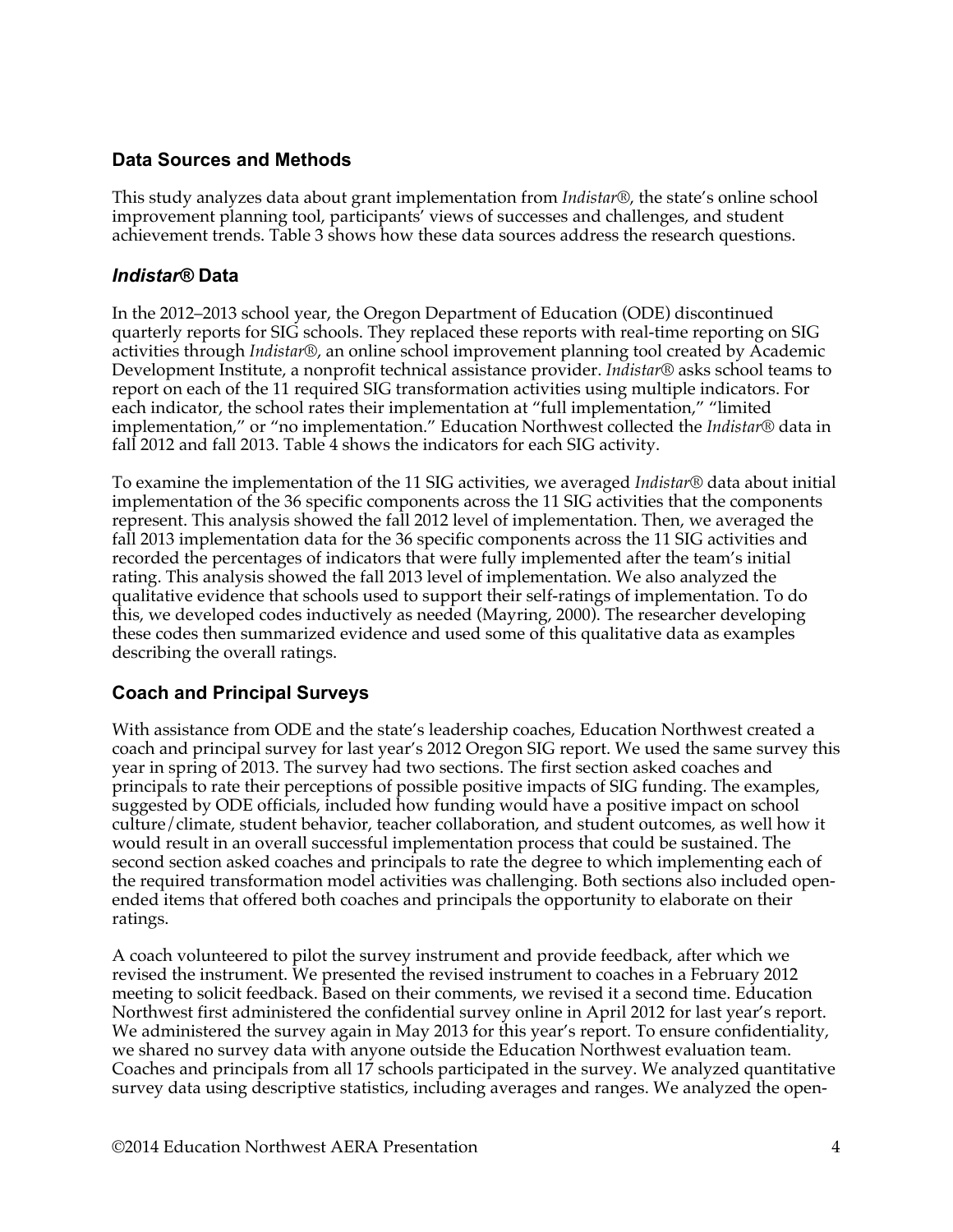ended items using inductive coding (Mayring, 2000). This qualitative analysis added detail and explanation for the survey results.

## **Publicly Available Data**

In this study, we used publicly available data from the ODE website. The purpose of the data was to provide trend information on the SIG schools, on other low-performing schools that did not receive grants, and on the state as a whole. The most recently available data at the time of the study were from the 2011–2012 school year. It is important to remember that these SIG schools were still implementing their grants and had at least another year of grant-funded activities. A research synthesis noted that it takes three to five years to fully implement schoolbased projects (Fixsen, Blasé, Naoom, & Wallace, 2009). Any changes in student achievement noted in this report cannot be attributed directly to SIG. Data included the percentages of students at or above proficiency on state reading and math tests.

To analyze data, we first separated the data by school level—primary (K–8) and secondary (9– 12). We did this to solve some problems in the dataset. First, primary schools in Oregon do not have graduation rates. Second, before recent cut score changes, the percentage of students meeting proficiency targets in Oregon varied substantially by primary versus secondary schools. For example, in 2008–2009, grade 3 students had a reading proficiency rate 17 percentage points higher than that of high school students, while grade 3 math proficiency was 22 percentage points higher (Oregon Department of Education, 2011). Analyzing primary and secondary schools separately reduced the risk that different proportions of primary and high school enrollments among the SIG and non-SIG groups of schools would impede or interfere with meaningful comparison.

Next, to analyze the data, we averaged the statistics for SIG schools versus the comparison schools. We also created or collected averages for all primary and secondary schools across Oregon. We then created figures to display the results. These figures should be interpreted with caution because SIG implementation is still underway in some schools. In addition, because the SIG schools and the comparison schools were not randomly selected, it is likely that factors other than SIG account for the difference in achievement trends between the schools.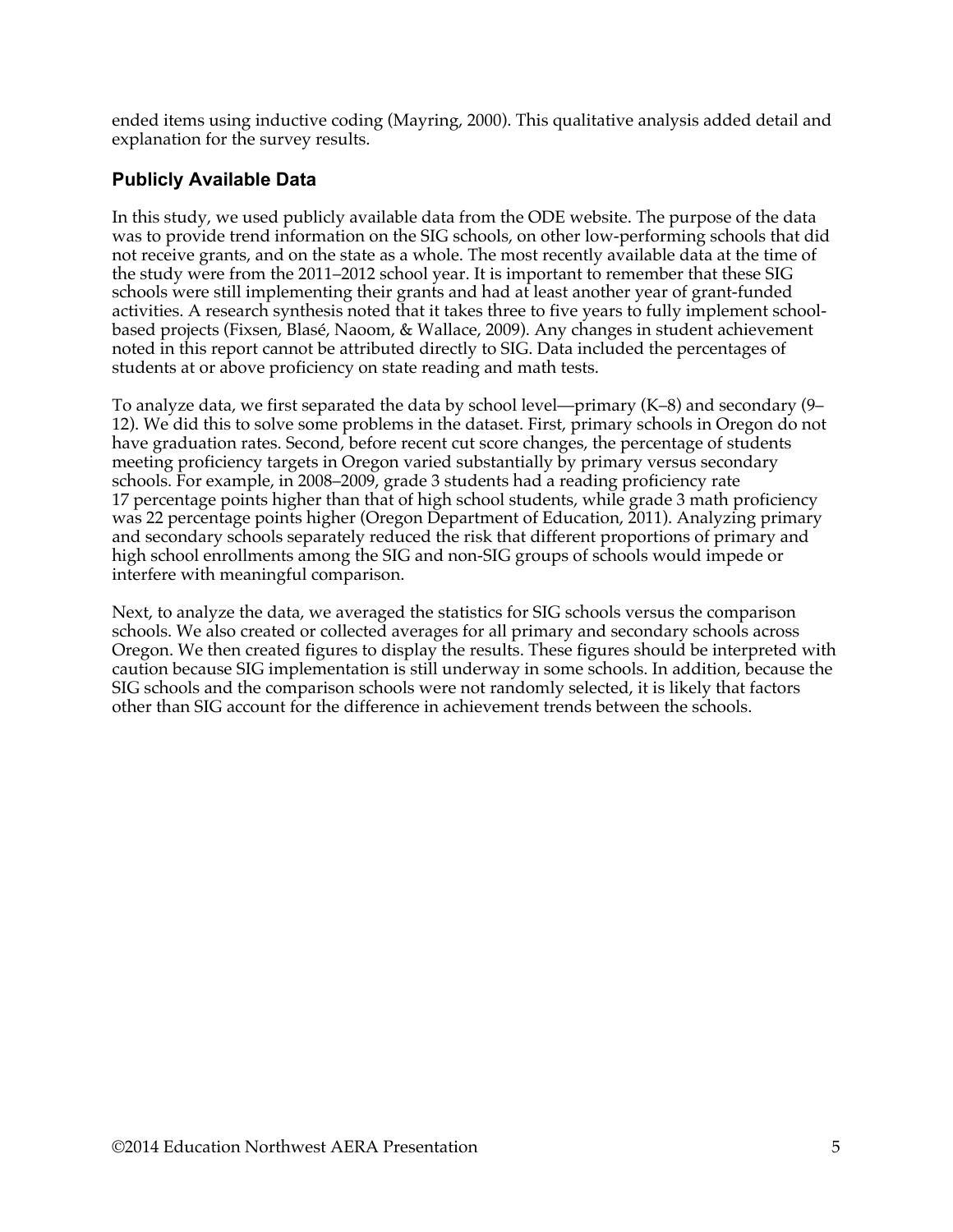### **Results**

### **Full Implementation Was More Frequent for Some SIG Activities**

By the time of this report, grant implementation was well underway in both cohort 1 and cohort 2 schools, but ODE did not yet expect implementation to be complete in all schools. Cohort 2 schools have at least another year of implementation, and some cohort 1 schools may take advantage of the SIG extension. In addition, full implementation of all the *Indistar®*  indicators for SIG activities was not needed to comply with grant activities. Reports from *Indistar®* instead provide an indication of the relative level of implementation, rather than compliance with grant requirements (Table 5).

*District involvement helped with some activities.* School teams reported most (87% or more) of the key indicators for the following SIG activities were fully implemented across the 17 schools due in part to district assistance:

- Using technical assistance from the district (2 indicators,  $96\%$  fully implemented)
- Using flexibility provided by the districts (5 indicators, 91% fully implemented)
- Providing professional development (2 indicators, 87% fully implemented)

Districts played an important supporting role in implementing these activities. Qualitative evidence from *Indistar®* showed that these supports included direct technical assistance, clear communication of both improvement goals and flexibility in working toward goals, and coordination of district professional development with school goals.

*District-level directors met routinely with school administration to discuss curriculum, instruction, and relevant professional development based on current student achievement and growth data.* (*Indistar®* qualitative evidence)

*SIG activities related to staffing were implemented slightly less fully*. *Indistar®* data showed that a moderate number (between 74 and 85%) of the indicators for the following SIG activities were fully implemented across the 17 schools:

- Providing financial incentives, career opportunities, and flexible working conditions (3 indicators, 85% fully implemented)
- Identifying and rewarding staff members for positive performance (2 indicators,  $84\%$ ) fully implemented)
- Replacing the principal and improving leadership (4 indicators, 82% fully implemented)
- Creating a teacher and leader evaluation system and removing ineffective staff members (5 indicators, 74% fully implemented)

These activities around staffing posed challenges for some, but not all, schools. Reported challenges included establishing clear systems for staffing requirements and negotiating with teachers unions on the terms of these systems.

*While [district] administration makes every effort to differentiate the observations and evaluations of the highest need teachers [in the district], making this differentiation has created some challenges in working with the teachers' union. As of yet, most schools do not include individual student outcomes in teacher summative evaluation.* (*Indistar®* qualitative evidence)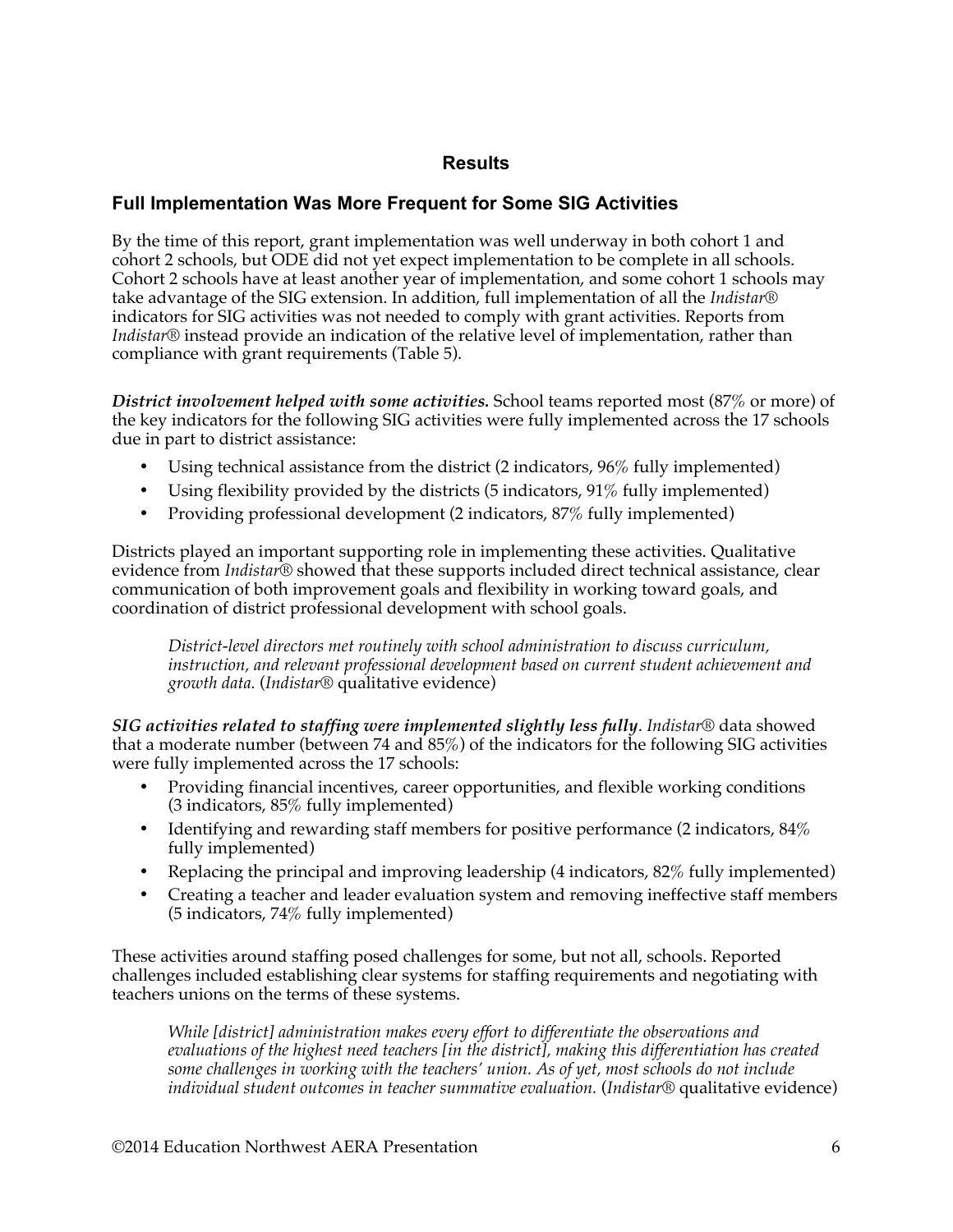Legislation, just beginning to be put in place in Oregon (SB 290), may have helped some schools achieve full implementation. Like SIG, this legislation requires that schools implement a teacher and administrator evaluation system that aligns with state performance standards and includes assessing an educator's impact on students' learning and growth. In the next school year, when all schools must comply with the new state law, schools should make more progress toward fully implementing these new requirements.

*Intensive programmatic changes may need more time.* Activities with a small number (about half) of *Indistar®* indicators fully implemented across the 17 schools included:

- Using data to plan instruction (2 indicators, 53% full implementation)
- Engaging family and community (2 indicators, 50% full implementation)
- Aligning curriculum to standards and assessments (4 indicators, 50% full implementation)
- Increasing learning time for students (3 indicators, 47% full implementation)

These programmatic changes in schools may need more time for full implementation. Almost all schools had at least begun implementation and were making changes in response to structural issues and working toward full implementation, but most needed more time to make these activities common practice and to ensure ongoing monitoring.

### **Participants Perceived Successes but Activities Around Staffing Were Challenging**

*Positive Changes.* Overall, principals and coaches appeared to support the changes implemented through SIG. All coaches reported that getting buy-in for SIG implementation from principals was "easy" or "very easy." Similarly, 81 percent of coaches and 76 percent of principals reported that getting buy-in from teachers was "easy" or "very easy."

The majority of both coaches and principals perceived SIG as having a positive impact in their schools (Table 6). All agreed that overall implementation had been successful, and almost all agreed that SIG had a positive impact on teacher collaboration, student outcomes, and school culture/climate. Fewer coaches  $(77%)$  and principals  $(94%)$  said SIG positively impacted student behavior.

Our content analysis of open-ended survey items showed that the most important successes according to coaches and principals were improvements in:

- Collaboration
- **Instruction**
- Student achievement

Respondents often attributed these improvements in collaboration to increases in professional development, more staff planning time, and the creation of professional learning communities.

*Our schedule change has given staff much needed collaboration time to look at student data, plan instruction, and work with our instructional coaches. Additional opportunities for shared leadership have empowered staff.* (Coach)

*The school's greatest success in implementing SIG has been our development of an action plan that had meaningful tasks that required team participation, and we have been successful at completing many of our tasks. Our team members met twice to put together the tasks necessary to move us forward in meeting our prioritized goals. We are now working to train teacher leaders who will take over the plan for school year 2013–14.* (Principal)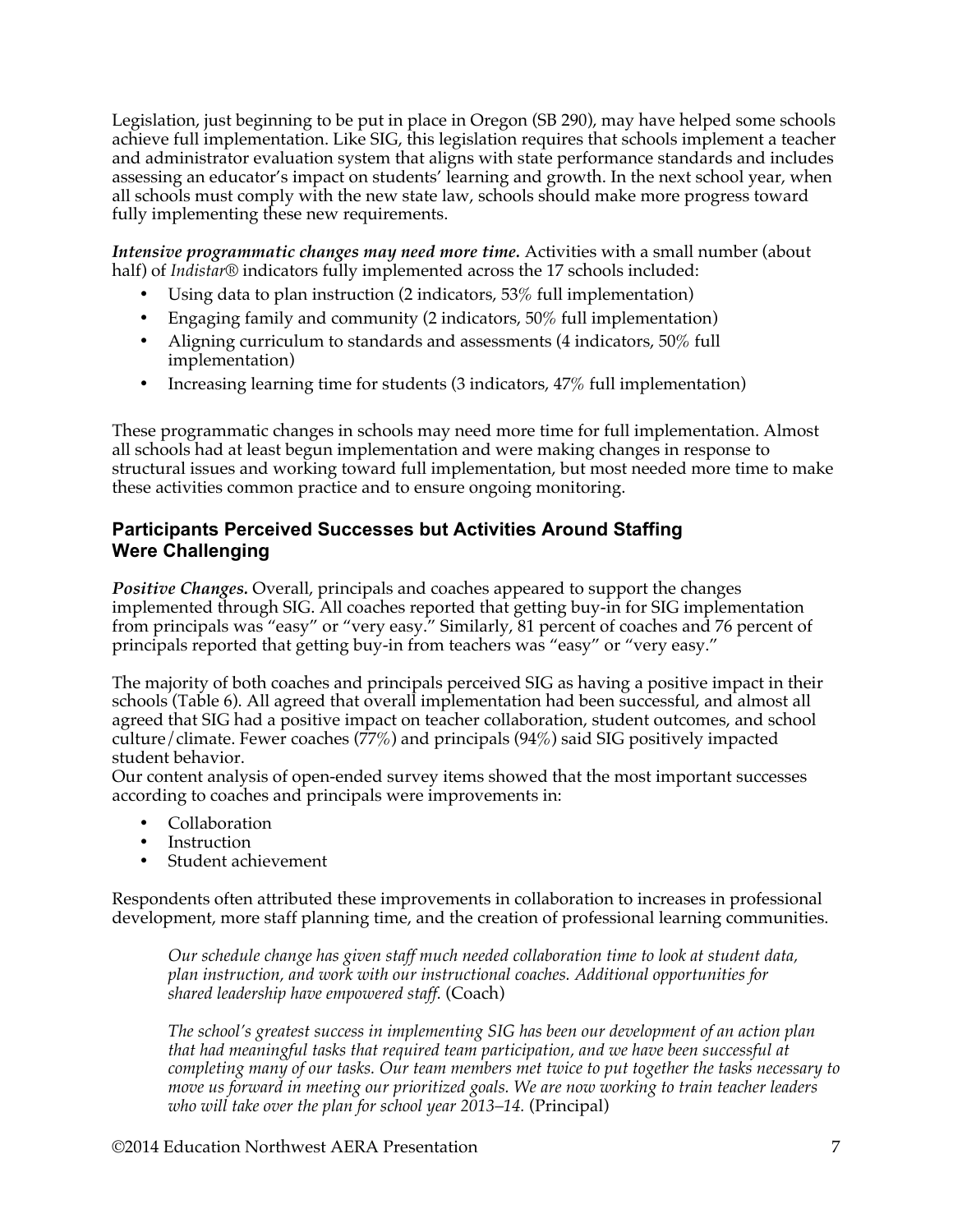Improvements in staff collaboration appeared to be related to improvements in instruction. For example, many who commented on collaboration noted that this collaboration directly improved the quality of instruction at their school.

*The structures, systems, and routines of the school promote better instruction, student success, and collaboration. Also the pyramid of interventions the school has developed, has provided a strong foundation to support struggling students.* (Principal)

*Our greatest success has been the implementation of an integrated curriculum and instructional model that centers learning around "cohort" classes where teachers work with a core of students in a multi-disciplinary approach to content. The transition of the school's focus to academics and improved instructional practices.* (Coach)

Finally, about two-thirds of principals and a third of the coaches identified increases in student achievement as one of the greatest successes of SIG. Often, participants noted that increases in student achievement were due to improved staff collaboration and instruction.

*The school has created a collaborative culture where all of the focus is on improved teaching. The enhanced teaching has led to increased learning and higher student achievement rates.*  (Coach)

*The instructional coaching model created space for teacher collaboration. Our emphasis on highlevel instruction has resulted in increased student outcomes.* (Principal)

*Challenges.* Changes related to staffing were among the most challenging, according to coach and principal reports. More than half of all coaches and principals reported that the activities related to evaluating, rewarding, and replacing staff members were "challenging" or "very challenging." Table 7 shows these survey results.

These survey results are similar to the results in the *Indistar®* data; less than two-thirds of schools had *Indistar®* data that showed they fully implemented SIG's staffing requirements. In open-ended items, several coaches and principals explained why they believed these staffing activities were so challenging. Several said teachers did not have much voice in the staffing changes:

*One challenge was general staff distrust due to the way in which the district moved people between positions and schools due to SIG.* (Principal)

*Half of the staff was new this year, given the financial tumult evident in the district. The changes overall were positive, but people still had to be brought on board, and not all of the new staff had any choice in coming to the school.* (Coach)

*Our greatest challenge has been dealing with staffing issues: Getting the right people on the bus and in the rights seats.* (Principal)

In addition to staffing issues, more than half of the coaches and principals reported that engaging the community was challenging. In contrast, only 35 percent of coaches and 41 percent of principals said getting buy-in for SIG from the community was challenging. It may be that parents and community members approved of the SIG reforms, but coaches and principals wished they were more actively involved. One principal suggested the following solution: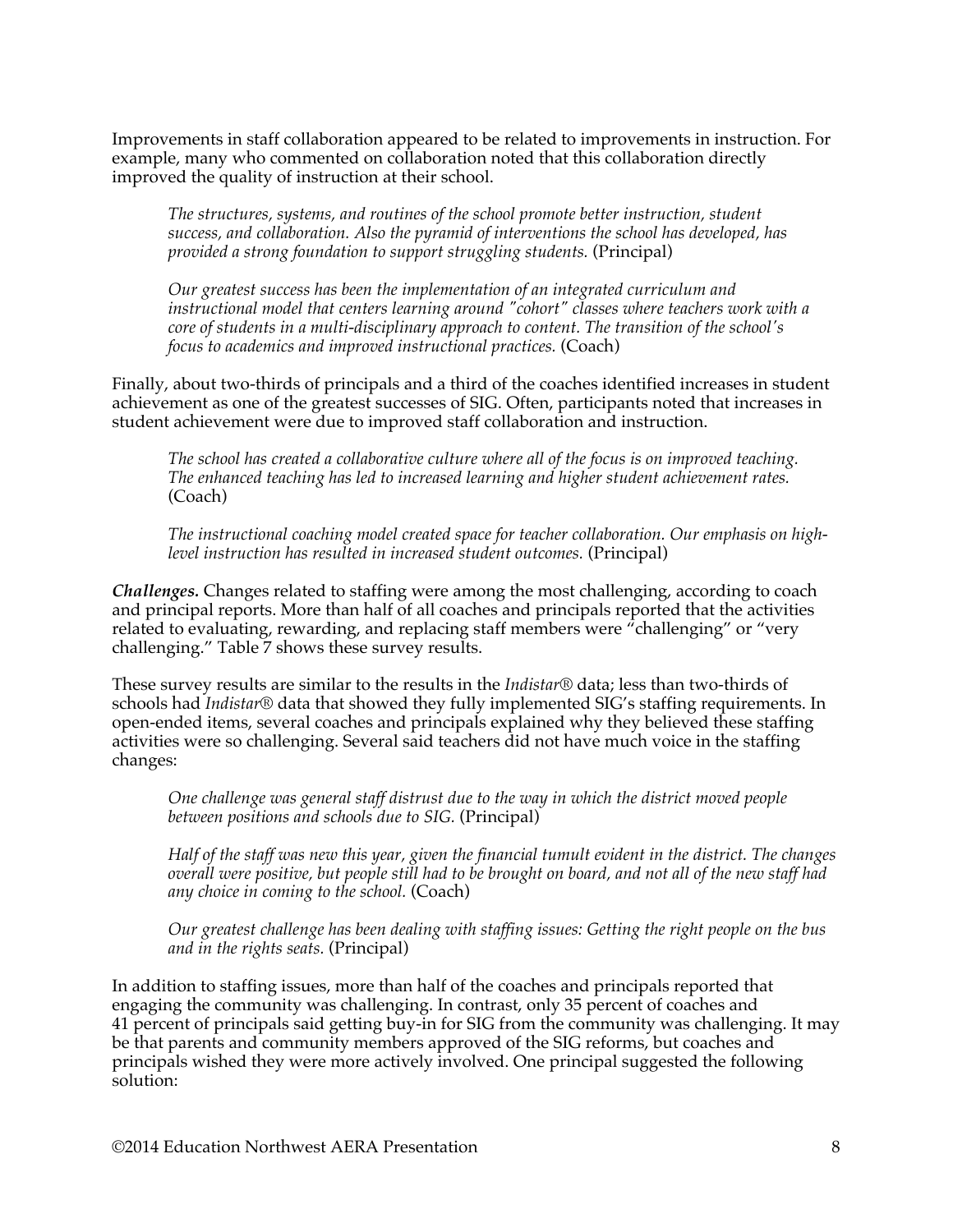*Getting students, parents, and community on board through improving communication and buyin. It's about changing paradigms, communicating, and getting people on broad with the changes.* (Principal)

## **Achievement Trends Were Positive**

While proficiency rates in SIG schools were well below state averages in both reading and math, SIG schools had changes in proficiency rates from 2008–2009 to 2011–2012 that suggest positive trends and warrant further study. See Figures 1-4. Promising trends include:

- Secondary SIG schools had rising proficiency rates on state tests in math (+20 percentage points) and reading (+27 percentage points), while overall state rates gained less in math (+12 percentage points) and reading (+18 percentage points).
- Due, in part, to changes in cut scores on state tests, primary SIG schools' proficiency rates declined slightly in math (-1 percentage point) and reading (-3 percentage points); however, overall state rates dropped more steeply in math (-13 percentage points) and in reading (-7 percentage points).

The evidence of trends in math and reading in secondary schools, in particular, warrants further investigation, using more rigorous methods to compare SIG secondary schools with other schools. One approach might be an analysis that uses scale scores at the student level, rather than proficiency rates. This type of analysis would give a more precise estimate of the difference between trends in SIG schools and trends in comparison schools.

While these results are promising, they are not the final word on SIG in Oregon. At the time of this report, student achievement data were not yet available for the 2012–2013 school year. The most recent year of available student achievement data (2011–2012) represents a point at which SIG implementation was not yet complete. In addition, this report reflects only a comparison of trends. Changes in these trends, therefore, cannot be attributed directly to SIG.

These results are promising but must be considered preliminary. In particular, increases in percentages of students scoring proficient or above in math and reading mirrored a general upward trend across the state. In addition, because the cohort 1 SIG schools and the comparison schools were not randomly selected, it is likely that factors other than SIG accounted for differences in achievement trends between the schools. Finally, these figures should be interpreted cautiously because cohort 2 SIG schools were in their first year of implementation. A recent research synthesis noted that it takes three to five years to fully implement school-based projects (Fixsen et al., 2009).

#### **Current Positive Perceptions May Help States and Others Add Guidance on SIG Implementation and Require Additional Evaluation (Significance)**

In Oregon, we found participants had positive views of the grant's impact and that early trends supported these views. Despite mixed reviews of SIG in the popular press (Klein, 2013), Oregon participants overwhelmingly appreciated these grants and believed the work they did under the grant had merit. Local participants in other states may hold similar views. If so, now may be the time for policymakers and practitioners to capitalize on this positive participant view of SIG and offer and/or require more participation in technical assistance and evaluation for SIG.

The areas that appeared to need more assistance were related to programmatic changes and staffing, which our participants reported was the least implemented of their SIG activities. Exactly how to improve staffing and instructional programs is beyond the scope of the current study, but our work does point to areas to explore.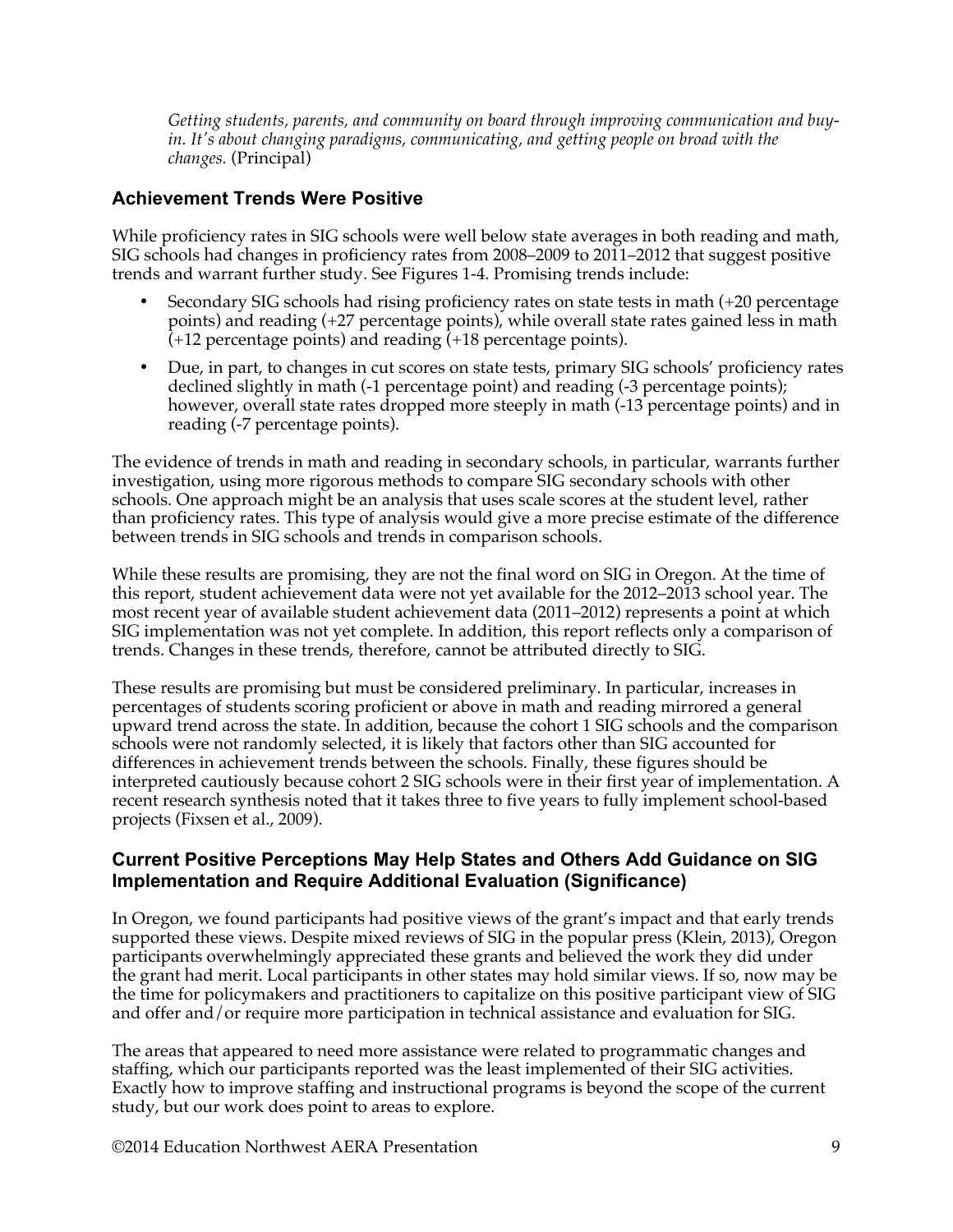Qualitative data showed that principals and coaches ran into difficulty implementing the staffing changes required under SIG. In particular, some union contracts made hiring new staff and transferring existing staff difficult. Some schools also had trouble recruiting new staff with expertise in turnaround. Finally, the atmosphere of uncertainty created by shifting staff members under SIG interfered with teacher buy-in to other SIG reforms. Policymakers and practitioners should consider whether schools are the right places to address these challenges. It may be that even with additional grant funding, staffing is something that needs attention at the district, state, and federal levels.

Similarly, programmatic changes in schools may need more support for districts and states. According to participant reports in this study, SIG strategies that districts focused support on, were more fully implemented. Other strategies, such as expanding learning time for students, might benefit from district assistance, as well. In addition, study participants noted that these strategies may simply need more time to be fully embedded in schools.

Finally, our analysis of student achievement trend data showed promise, particularly for secondary schools. Investing in more rigorous evaluation of student achievement under SIG and/or priority and focus schools under NCLB waivers seems particularly timely. For example, if states continue to identify SIG eligible, priority, and focus schools based on a rank ordering of schools by graduation rates and student achievement, regression discontinuity (RD) designs may be possible, such as the recent study of SIG in California (Dee, 2012). This type of analysis is becoming more common as economists and other researchers use RD design to evaluate school improvement efforts (Schochet et al,, 2010; van der Klaauw, 2008) and, as a strong quasiexperimental design, would provide more definitive information about the impact of school turnaround strategies.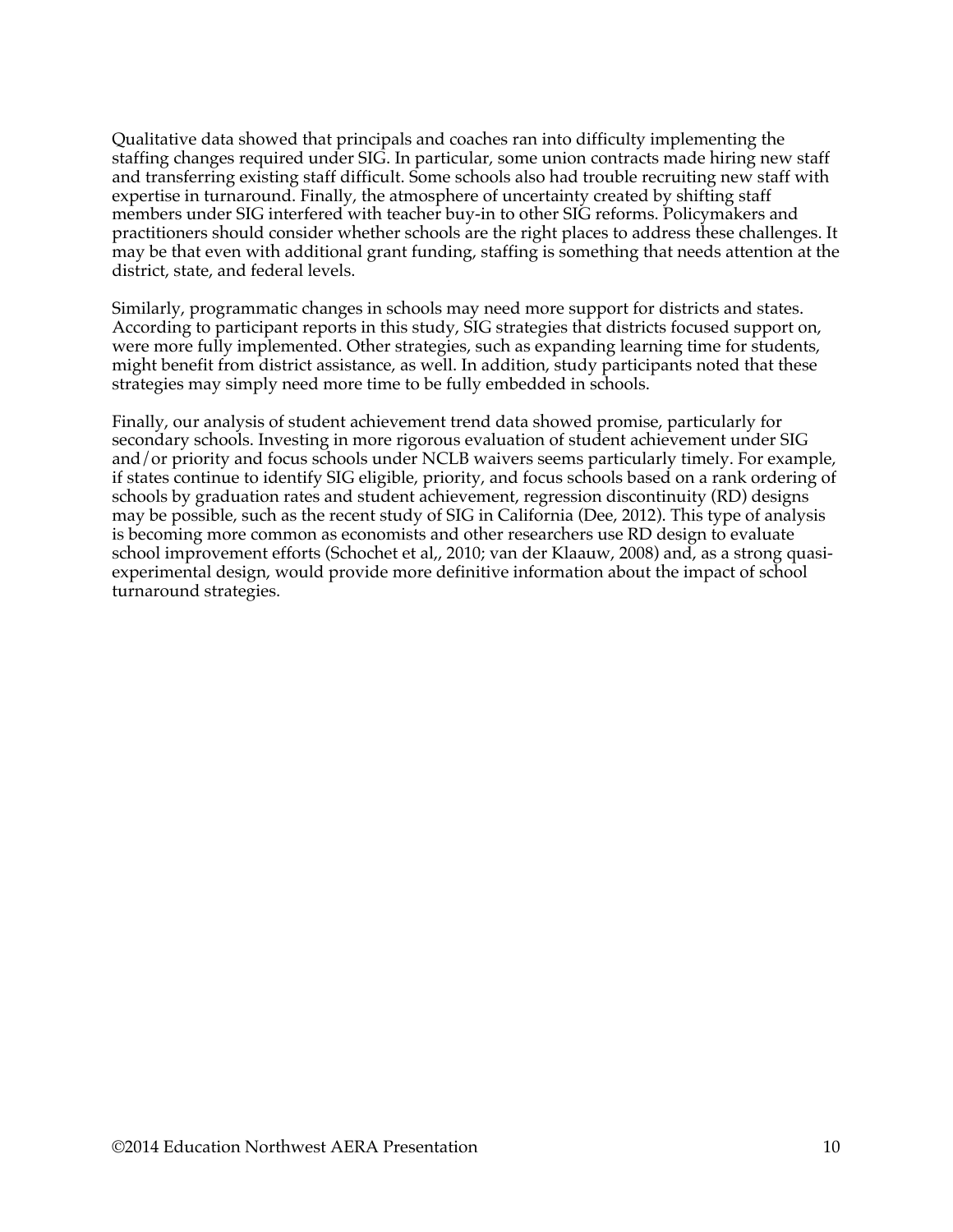### **Tables**

Table 1 Required Transformation Activities

- 1. Replace the principal who led the school prior to commencement of the transformation model
- 2. Use rigorous, transparent, and equitable evaluation systems for teachers and principals that take into account data on student growth, as well as other factors
- 3. Identify and reward school leaders, teachers, and other staff members who improved student outcomes, and identify and remove those who did not
- 4. Provide staff with ongoing, high-quality, job-embedded professional development
- 5. Implement strategies designed to recruit, place, and retain staff
- 6. Use data to identify and implement a new instructional program
- 7. Promote the continuous use of student data in order to inform and differentiate instruction
- 8. Establish schedules and strategies that provide increased learning time
- 9. Provide ongoing mechanisms for family and community engagement
- 10. Use operational flexibility (such as staffing, calendars/time, and budgeting) to improve student outcomes
- 11. Ensure that the school receives ongoing, intensive technical assistance and related support from the LEA, the SEA, or an external organization

Source: U.S. Department of Education, Office of Elementary and Secondary Education (2011).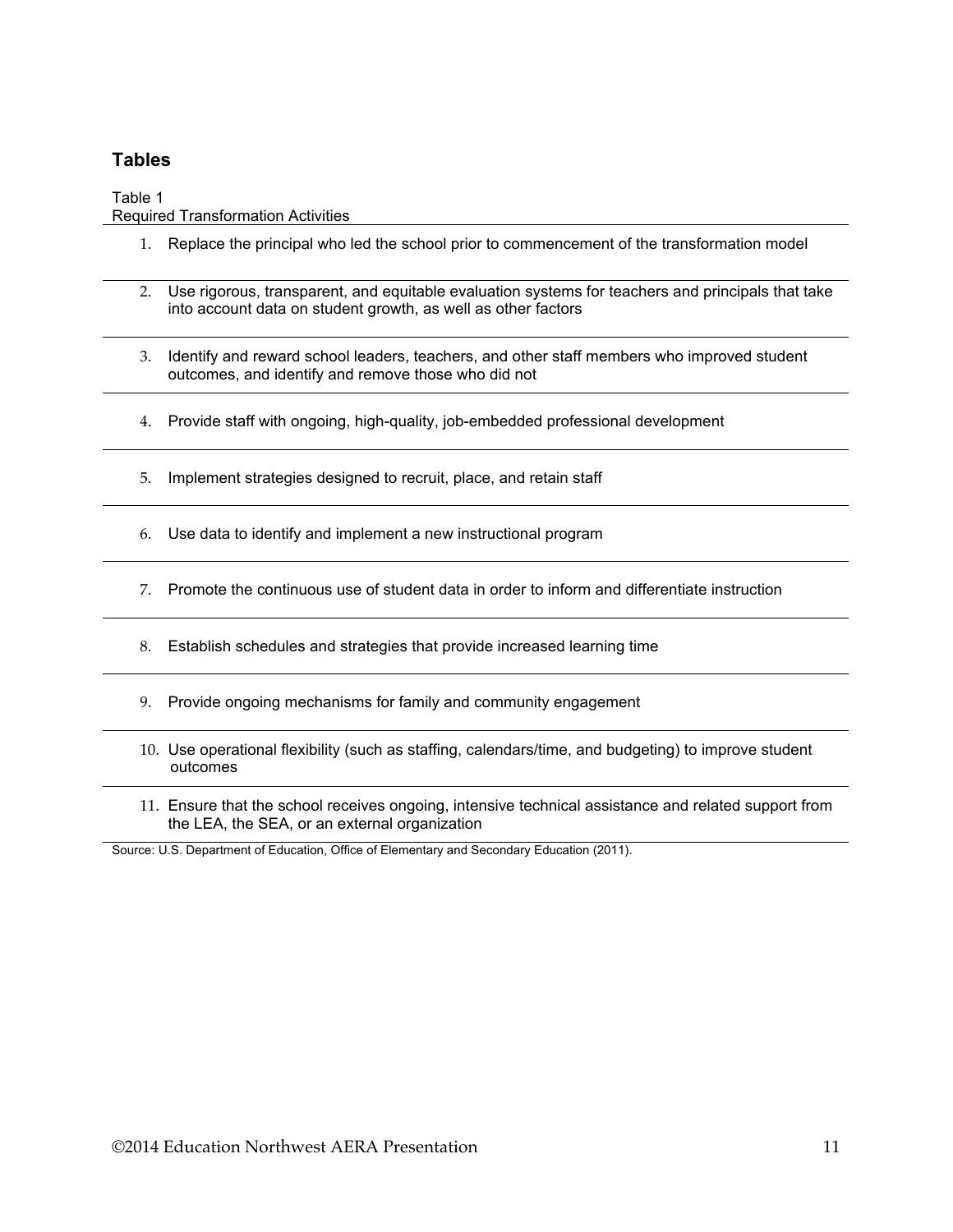Table 2 Comparison of the required activities in the SIG transformation model and the turnaround principles in the ESEA Waiver Guidance

| General<br>principles                      | SIG transformation model                                                                         | Turnaround principles in the ESEA Waiver Guidance                                                                                                                                                                                          |
|--------------------------------------------|--------------------------------------------------------------------------------------------------|--------------------------------------------------------------------------------------------------------------------------------------------------------------------------------------------------------------------------------------------|
| High-quality<br>teachers and<br>principals | Replace the principal who led the<br>school prior to commencement of the<br>transformation model | Provide strong leadership by: (1) reviewing the<br>performance of the current principal; (2) either<br>replacing the principal if such a change is necessary to<br>ensure strong and effective leadership, or                              |
|                                            | Use rigorous, transparent, and<br>equitable evaluation systems for<br>teachers and principals    | demonstrating to the SEA that the current principal has<br>a track record in improving achievement and has the<br>ability to lead the turnaround effort; and (3) providing<br>the principal with operational flexibility in the areas of   |
|                                            | Identify and reward school leaders,<br>teachers, and other staff who have                        | scheduling, staff, curriculum, and budget                                                                                                                                                                                                  |
|                                            | improved student outcomes and<br>identify and remove those who have<br>not done so               | Ensure that teachers are effective and able to improve<br>instruction by: (1) reviewing the quality of all staff and<br>retaining only those who are determined to be effective<br>and have the ability to be successful in the turnaround |
|                                            | Implement strategies designed to<br>recruit, place, and retain staff                             | effort; (2) preventing ineffective teachers from<br>transferring to these schools                                                                                                                                                          |
| Professional<br>development                | Provide staff with ongoing, high-<br>quality, job-embedded professional<br>development           | Ensure that teachers are effective and able to improve<br>instruction by providing job-embedded, ongoing<br>professional development informed by the teacher<br>evaluation and support systems and tied to teacher<br>and student needs    |
| Change<br>school<br>schedule               | Establish schedules and strategies that<br>provide increased learning time                       | Ensure the school day, week, or year to include<br>additional time for student learning and teacher<br>collaboration                                                                                                                       |
| Revamp the<br>curriculum                   | Use data to identify and implement a<br>new instructional program                                | Strengthen the school's instructional program based on<br>student needs and ensuring that the instructional<br>program is research based, rigorous, and aligned with<br>State academic content standards                                   |
| Use data                                   | Promote continuous use of student<br>data in order to inform and differentiate<br>instruction    | Use data to inform instruction and for continuous<br>improvement, including time for collaboration on the<br>data use                                                                                                                      |
|                                            |                                                                                                  |                                                                                                                                                                                                                                            |

Source: Authors analysis of U.S. Department of Education, (2012) and U.S. Department of Education, Office of Elementary and Secondary Education (2011)

#### Table 3

Evaluation Questions and Data Sources

|    | Question                                                                                                                           | Data Source                                      |
|----|------------------------------------------------------------------------------------------------------------------------------------|--------------------------------------------------|
|    | 1. To what extent do schools report that they are<br>implementing the federal requirements of the<br>transformation model?         | Indistar® data on school improvement<br>planning |
| 2. | What positive changes do participants believe has<br>occurred as a result of SIG and what do they believe<br>has been challenging? | Coach and principal surveys                      |
| 3. | What are the trends in student achievement in SIG<br>schools?                                                                      | Publically available student achievement<br>data |
|    |                                                                                                                                    |                                                  |

Source: Author's research plan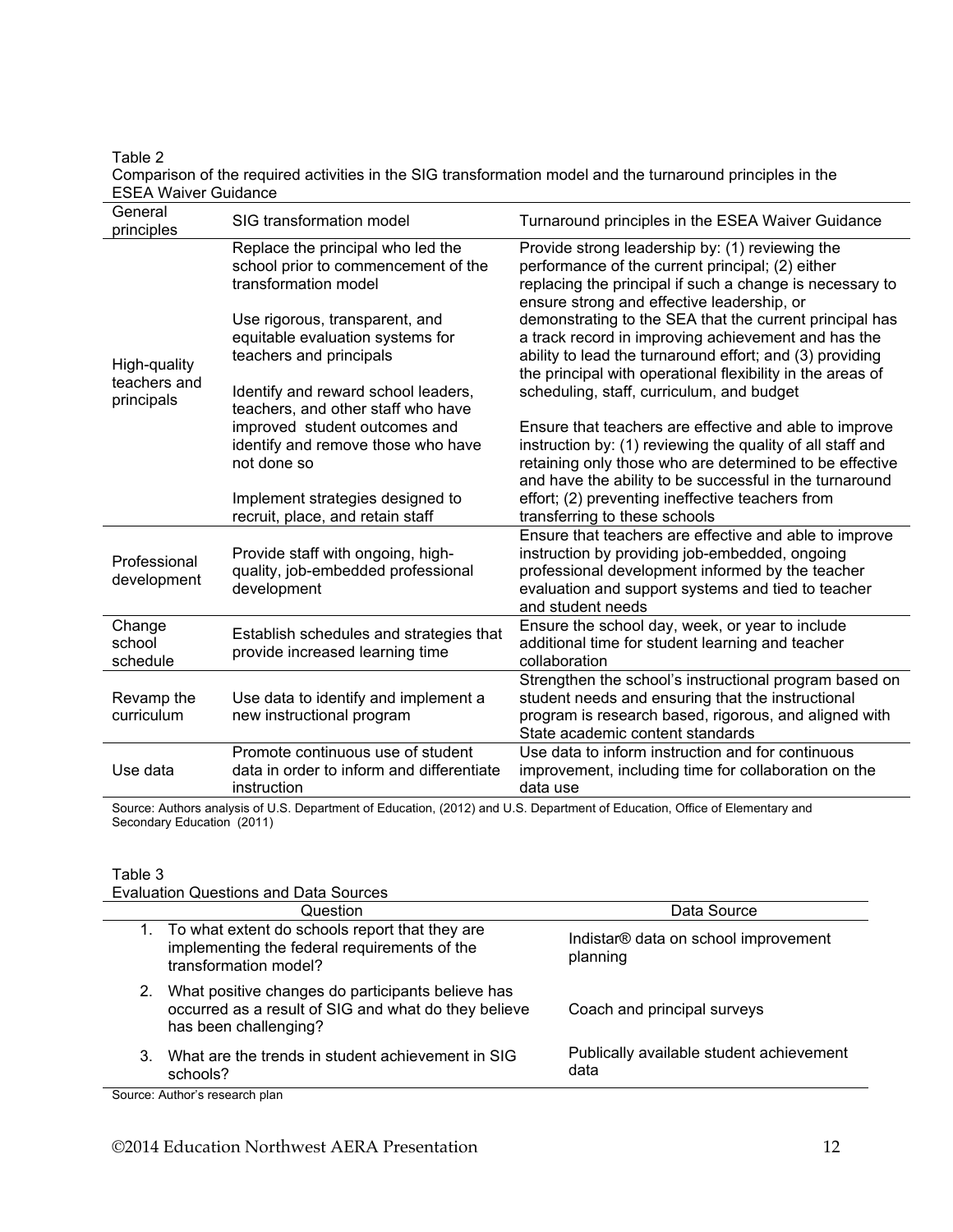|                                    | <b>Activities of the Straight Model and Specified <i>Indistan</i></b> indicators<br>Indistar <sup>®</sup> Indicator                                               |
|------------------------------------|-------------------------------------------------------------------------------------------------------------------------------------------------------------------|
| <b>SIG Activity</b>                |                                                                                                                                                                   |
| Provide operational<br>flexibility | A03: LEA* has established performance objectives for each transformation school                                                                                   |
|                                    | A06: LEA negotiates union waivers if needed                                                                                                                       |
|                                    | B04: LEA has designed an internal lead partner for each transformation school                                                                                     |
|                                    | B12: LEA has a plan for evaluation and has clarified who is accountable for collecting                                                                            |
| Use ongoing, intensive             | data                                                                                                                                                              |
| technical assistance               | B14: LEA has appointed a school transformation team                                                                                                               |
|                                    | B15: LEA provides the school transformation team members with information on what the                                                                             |
|                                    | school can do to promote rapid improvement                                                                                                                        |
| Replace the principal              | C05: LEA has an established criteria and format for interviewing candidates                                                                                       |
| and provide                        | C06: LEA selects and hires qualified principals with the necessary competencies to be<br>change leaders                                                           |
| administrative                     |                                                                                                                                                                   |
| leadership                         | C08: Principal effectively and clearly communicates the message of change                                                                                         |
| development                        | C13: Principal focuses on building leadership capacity, achieving learning goals, and<br>improving instruction                                                    |
|                                    | D01: Principal regularly evaluates a range of teacher skills and knowledge, using a                                                                               |
|                                    | variety of valid and reliable tools                                                                                                                               |
| Create a teacher and               | D02: Principal includes evaluation of student outcomes in teacher evaluation                                                                                      |
| leader evaluation                  | D04: LEA/principal provides training to those conducting teacher evaluations to ensure                                                                            |
| system and remove                  | that they are conducted with fidelity to standardized procedures                                                                                                  |
| ineffective staff                  | D06: Principal provides timely, clear, constructive feedback to teachers                                                                                          |
|                                    | D07: Evaluation process is linked with the LEA's collective and individual professional                                                                           |
|                                    | development programs                                                                                                                                              |
|                                    | E05: LEA/School has developed a system of providing performance-based incentives for                                                                              |
|                                    | staff using valid data on whether performance indicators have been met<br>E07: LEA/School has created several exit points for employees (e.g. voluntary departure |
| Identify and reward                | of those unwilling, unable to meet new goals, address identified problems                                                                                         |
| staff for positive<br>performance  | E08: LEA/School has established and communicated clear goals and measures for                                                                                     |
|                                    | employees' performance that reflect the established evaluation system and provide                                                                                 |
|                                    | targeted training or assistance for an employee receiving an unsatisfactory                                                                                       |
|                                    | evaluation or warning<br>F01: LEA/School provides professional development that is appropriate for individual                                                     |
|                                    | teachers with different experience and expertise                                                                                                                  |
|                                    | F02: LEA/School offers an induction program to support new teachers in their first years                                                                          |
| Provide ongoing, high-             | of teaching                                                                                                                                                       |
| quality, job-embedded              | F03: LEA/School aligns professional development with identified needs based on staff                                                                              |
| professional                       | evaluation and student performance                                                                                                                                |
| development                        | F04: LEA/School provides all staff high quality, ongoing, job-embedded, and                                                                                       |
|                                    | differentiated professional development                                                                                                                           |
|                                    | F12: Principal aligns professional development with classroom observations and teacher<br>evaluation criteria                                                     |
| Provide financial                  | G02: LEA/school has a plan and process in place to recruit and retain highly-                                                                                     |
| incentives, career                 | qualified teachers to support the transformation                                                                                                                  |
| opportunities, and                 | G03: LEA/School has established a system of procedures and protocols for recruiting,                                                                              |
| flexible working<br>conditions     | evaluating, rewarding, and replacing staff                                                                                                                        |
| Plan and implement                 | H01: Principal ensures that teachers align instruction with standards and benchmarks                                                                              |
| instructional reforms              | H02: All teachers assess student learning frequently using standards-based classroom                                                                              |
|                                    | assessments                                                                                                                                                       |

Table 4 Activities of the SIG Transformation Model and Specified *Indistar®* Indicators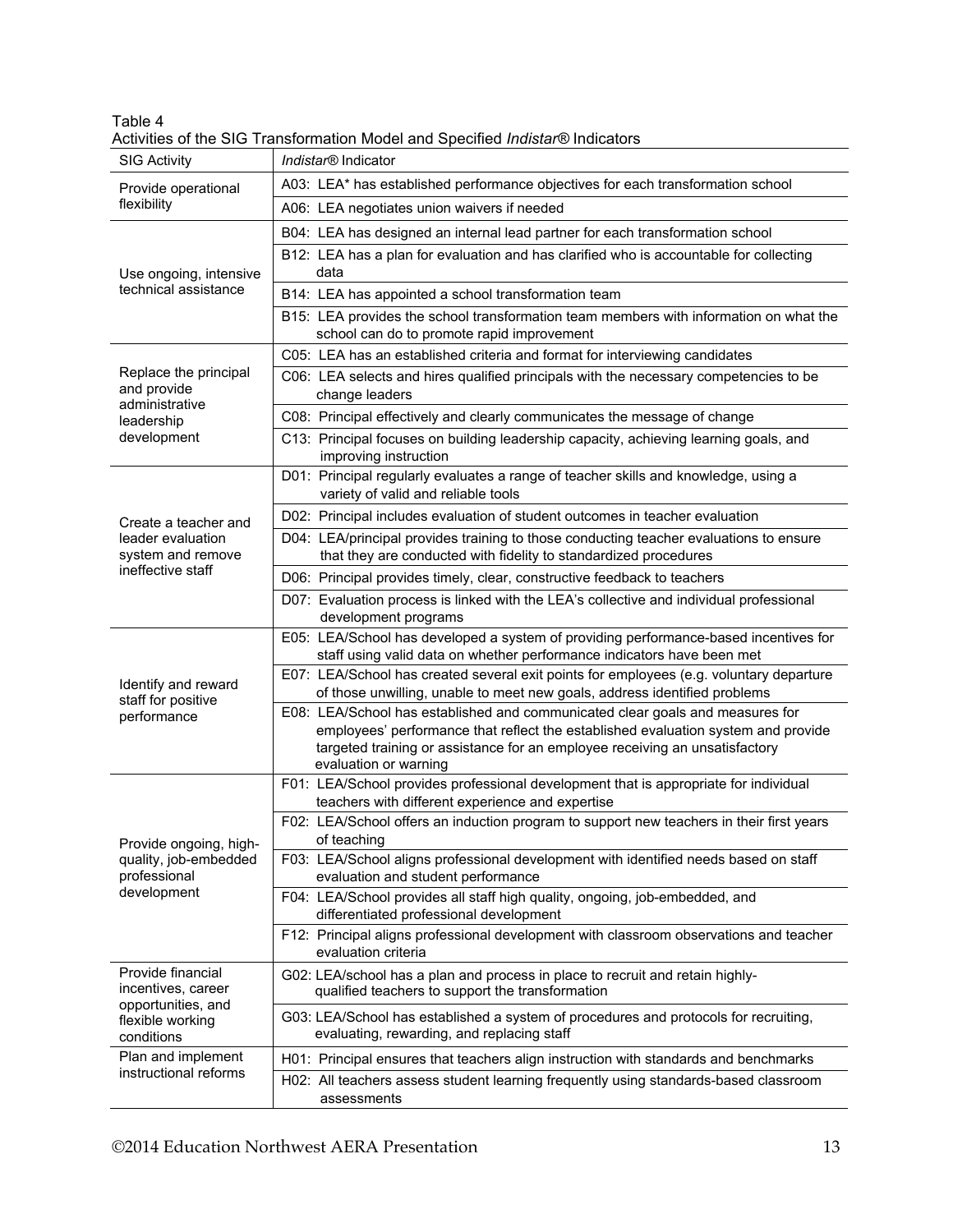| <b>SIG Activity</b>                    | Indistar <sup>®</sup> Indicator                                                                                                                                                                                |  |
|----------------------------------------|----------------------------------------------------------------------------------------------------------------------------------------------------------------------------------------------------------------|--|
|                                        | H03: All teachers, working in teams, prepare standards-aligned lessons                                                                                                                                         |  |
|                                        | 101: School has established a team structure among teachers with specific duties and<br>time for instructional planning                                                                                        |  |
| Use student data to                    | 102: All teachers monitor and assess student mastery of standards-based objectives in<br>order to make appropriate curriculum adjustments                                                                      |  |
| guide reforms                          | 103: All teachers, working in teams, differentiate and align learning activities with state<br>standards                                                                                                       |  |
|                                        | 104: All teachers provide sound instruction in a variety of modes: teacher-directed whole-<br>class; teacher-directed small-group; student-directed small group; independent work;<br>computer-based; homework |  |
| Increase learning time                 | J04: LEA/School has allocated funds to support extended learning time, including<br>innovative partnerships                                                                                                    |  |
| for students                           | J08: LEA/School monitors progress of the extended learning time programs and<br>strategies being implemented, and uses data to inform modifications                                                            |  |
| Create ongoing family<br>and community | K01: All teachers demonstrate sound homework practices and communication with<br>parents                                                                                                                       |  |
| engagement                             | K04: LEA/School has engaged parents and community in the transformation process                                                                                                                                |  |

\*LEA is the Local Education Agency (i.e., the district) Source: ODE materials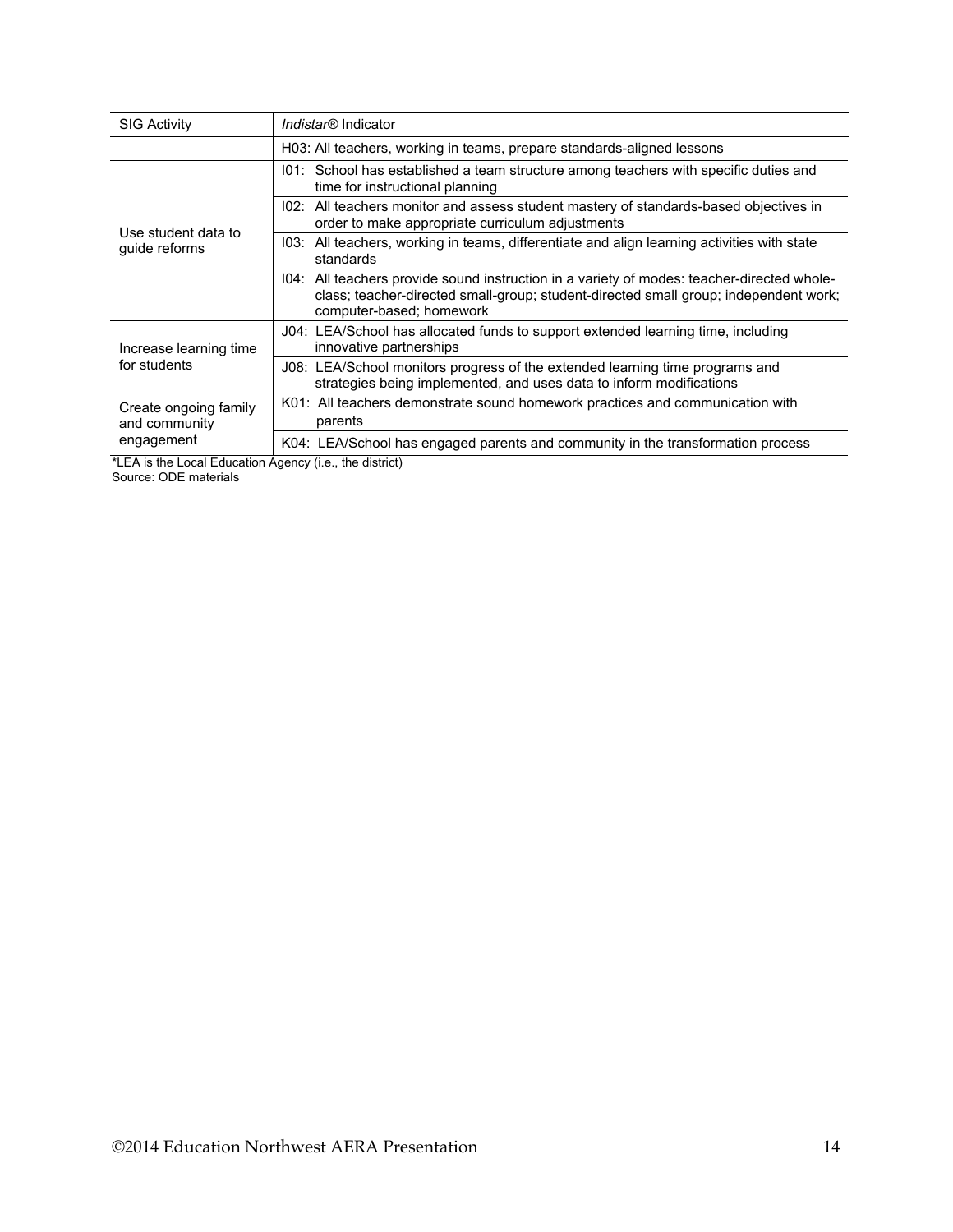|                                                                                                             |                     | <b>Fall 2012</b>       |                   | <b>Fall 2013</b>    |
|-------------------------------------------------------------------------------------------------------------|---------------------|------------------------|-------------------|---------------------|
|                                                                                                             |                     | Implementation         |                   | Implementation      |
| <b>SIG Activity</b>                                                                                         | Percent of          | Percent of             | Percent of        | Percent of          |
|                                                                                                             | Key Indicators:     | Key Indicators:        | Key Indicators:   | Key Indicators:     |
|                                                                                                             | Full Implementation | Limited Implementation | No Implementation | Full Implementation |
| <b>Technical Assistance</b><br>(2 <i>Indistar®</i> indicators)                                              | 91%                 | 9%                     | 0%                | 96%                 |
| Professional<br>Development<br>(5 Indistar® indicators)                                                     | 69%                 | 29%                    | 1%                | 91%                 |
| Flexibility<br>(2 Indistar <sup>®</sup> indicators)                                                         | 71%                 | 21%                    | 9%                | 87%                 |
| Incentives for<br>Recruiting, Placing and<br><b>Retaining Staff</b><br>(2 Indistar <sup>®</sup> indicators) | 62%                 | 38%                    | 0%                | 85%                 |
| <b>Staff Rewards</b><br>(3 Indistar <sup>®</sup> indicators)                                                | 61%                 | 35%                    | 4%                | 84%                 |
| Replace Principal<br>(4 <i>Indistar®</i> indicators)                                                        | 78%                 | 22%                    | 0%                | 82%                 |
| <b>Teacher and Principal</b><br>Evaluation<br>(5 Indistar <sup>®</sup> indicators)                          | 42%                 | 53%                    | 5%                | 74%                 |
| Data Use<br>(4 <i>Indistar®</i> indicators)                                                                 | 24%                 | 77%                    | 0%                | 53%                 |
| Increased Learning<br>Time<br>(2 <i>Indistar®</i> indicators)                                               | 27%                 | 71%                    | 3%                | 50%                 |
| Family and Community<br>Engagement<br>(2 Indistar <sup>®</sup> indicators)                                  | 29%                 | 65%                    | 6%                | 50%                 |
| <b>Curricular Alignment</b><br>(3 Indistar <sup>®</sup> indicators)                                         | 18%                 | 82%                    | 0%                | 47%                 |

Table 5 Most Schools Implemented the Key Indicators Related to SIG Activities

Note: The activities are rank-ordered by degree of implementation in fall 2013.

Note: The percentages in some rows do not sum to 100 percent due to rounding.

Sources: *Indistar®* data analyzed by Education Northwest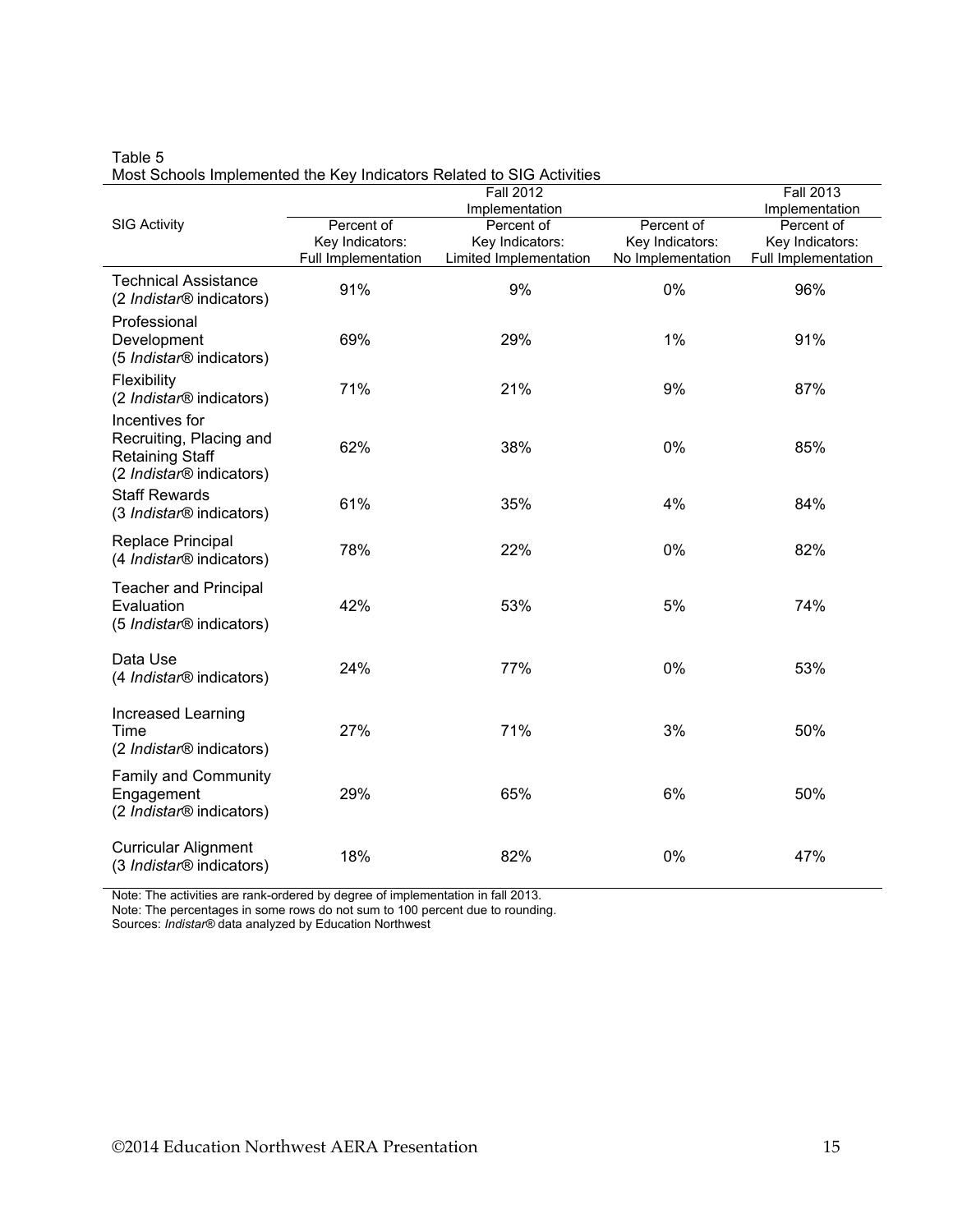#### Table 6 Participants Perceived Positive Results of SIG

| Survey Item                                | Percentage "Agreeing" or "Strongly Agreeing" |            |  |
|--------------------------------------------|----------------------------------------------|------------|--|
|                                            | Coaches                                      | Principals |  |
| Overall implementation has been successful | 100%                                         | 100%       |  |
| SIG has had a positive impact on:          |                                              |            |  |
| Teacher collaboration                      | 94%                                          | 100%       |  |
| Student outcomes                           | 94%                                          | 100%       |  |
| School culture/climate                     | 94%                                          | 100%       |  |
| Student behavior                           | 77%                                          | 94%        |  |

Note: Rows ordered by largest percentage of coaches.

Source: Coach and principal survey administered and analyzed by Education Northwest

#### Table 7

About Half the SIG Activities Were "Challenging" or "Very Challenging" According to More Than 50 Percent of Participants

|                                                         | Percentages Reporting the Activity was<br>"Challenging" or "Very Challenging" |            |
|---------------------------------------------------------|-------------------------------------------------------------------------------|------------|
| Activity                                                | Coaches                                                                       | Principals |
| Removing staff and hiring replacements                  | 100%                                                                          | 79%        |
| Creating incentives to recruit, place, and retain staff | 80%                                                                           | 57%        |
| Reward staff for improved student outcomes              | 76%                                                                           | 82%        |
| Creating a staff evaluation system using student growth | 71%                                                                           | 94%        |
| Engaging the community                                  | 56%                                                                           | 69%        |

Note: Rows ordered by largest percentage of coaches.

Source: Coach and principal survey administered and analyzed by Education Northwest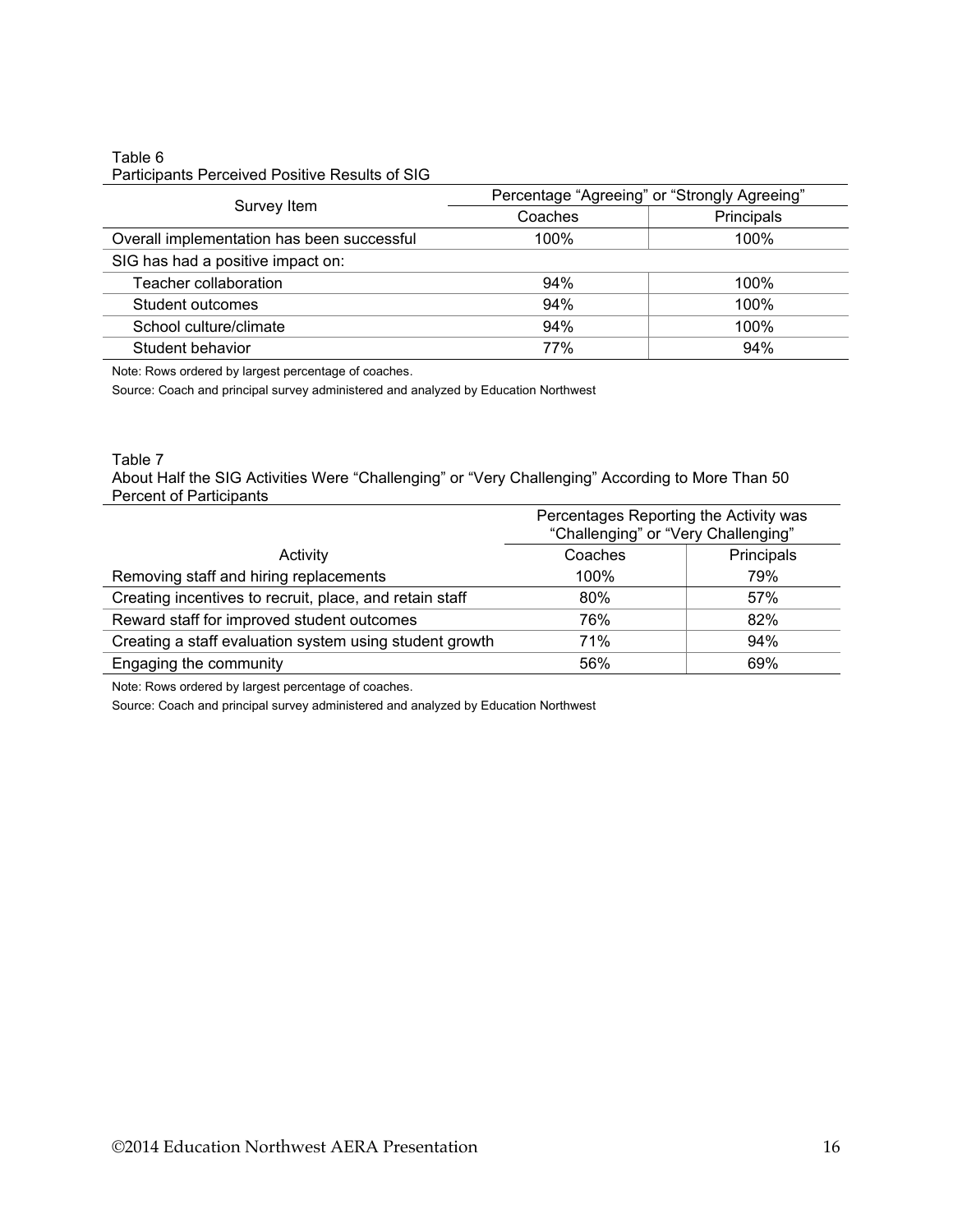

Figure 1 SIG Secondary Schools' Math Proficiency Rates

Note: The number of secondary schools statewide varied by year. The average across the four years is 305.

Note: To calculate the percentage point change, we subtracted the 2008–2009 average proficiency rate from the 2011–2012 proficiency rate.

Note: Although Oregon awarded 13 SIG grants to secondary schools, state proficiency rates are reported for 14 schools, because one SIG school actually functioned as two schools for proficiency testing.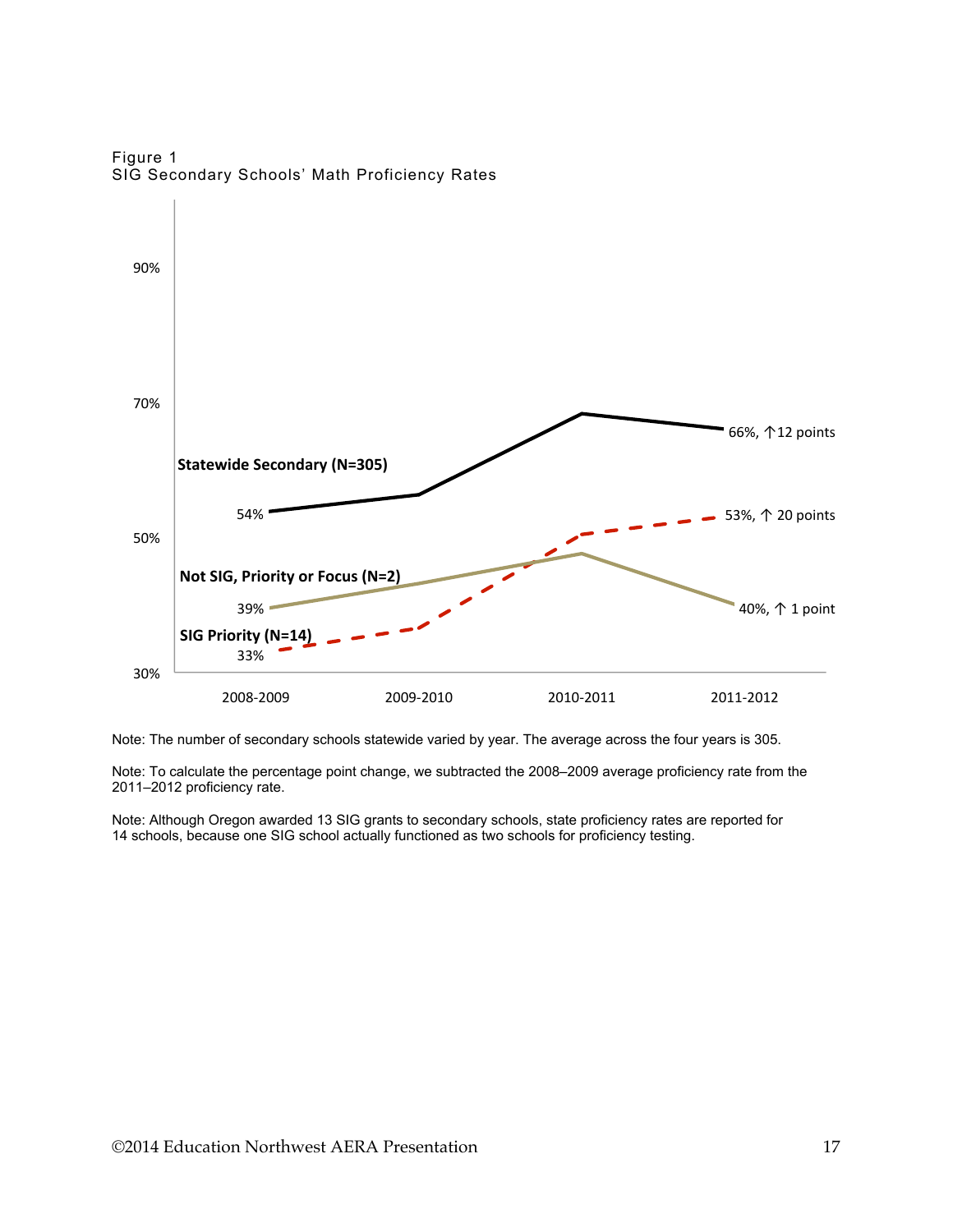Figure 2 SIG Secondary Schools Reading Proficiency Rates



Note: The number of secondary schools statewide varied by year. The average across the four years is 305.

Note: To calculate the percentage point change, we subtracted the 2008–2009 average proficiency rate from the 2011–2012 proficiency rate.

Note: Although Oregon awarded 13 SIG grants to secondary schools, state proficiency rates are reported for 14 schools, because one SIG school actually functioned as two schools for proficiency testing. However, in reading one SIG secondary school had too few students for reporting in reading.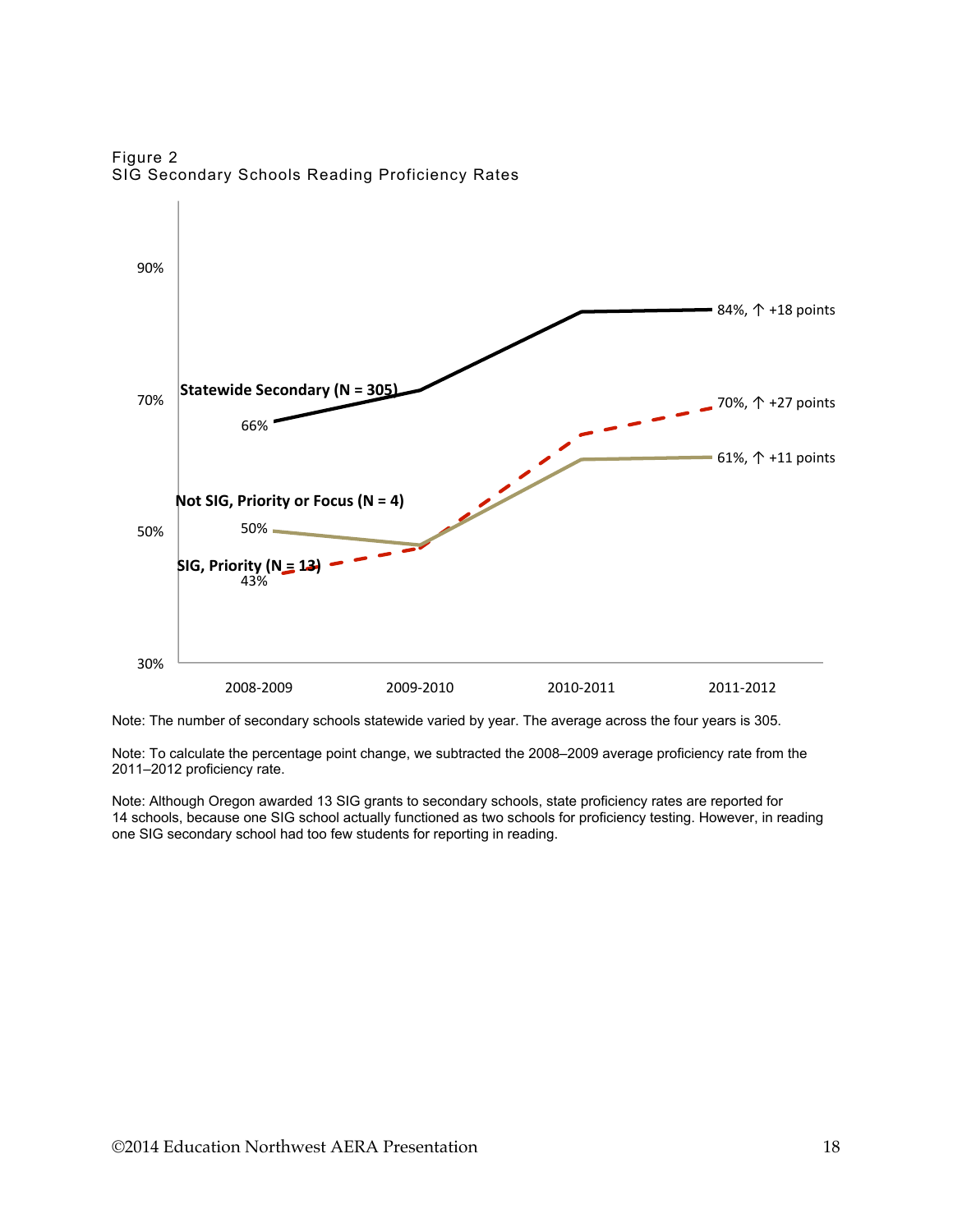Figure 3 SIG Primary Schools' Math Proficiency Rates



Note: The number of primary schools statewide varied by year. The average across the four years is 934. Note: To calculate the percentage point change, we subtracted the 2008–2009 average proficiency rate from the 2011–2012 proficiency rate.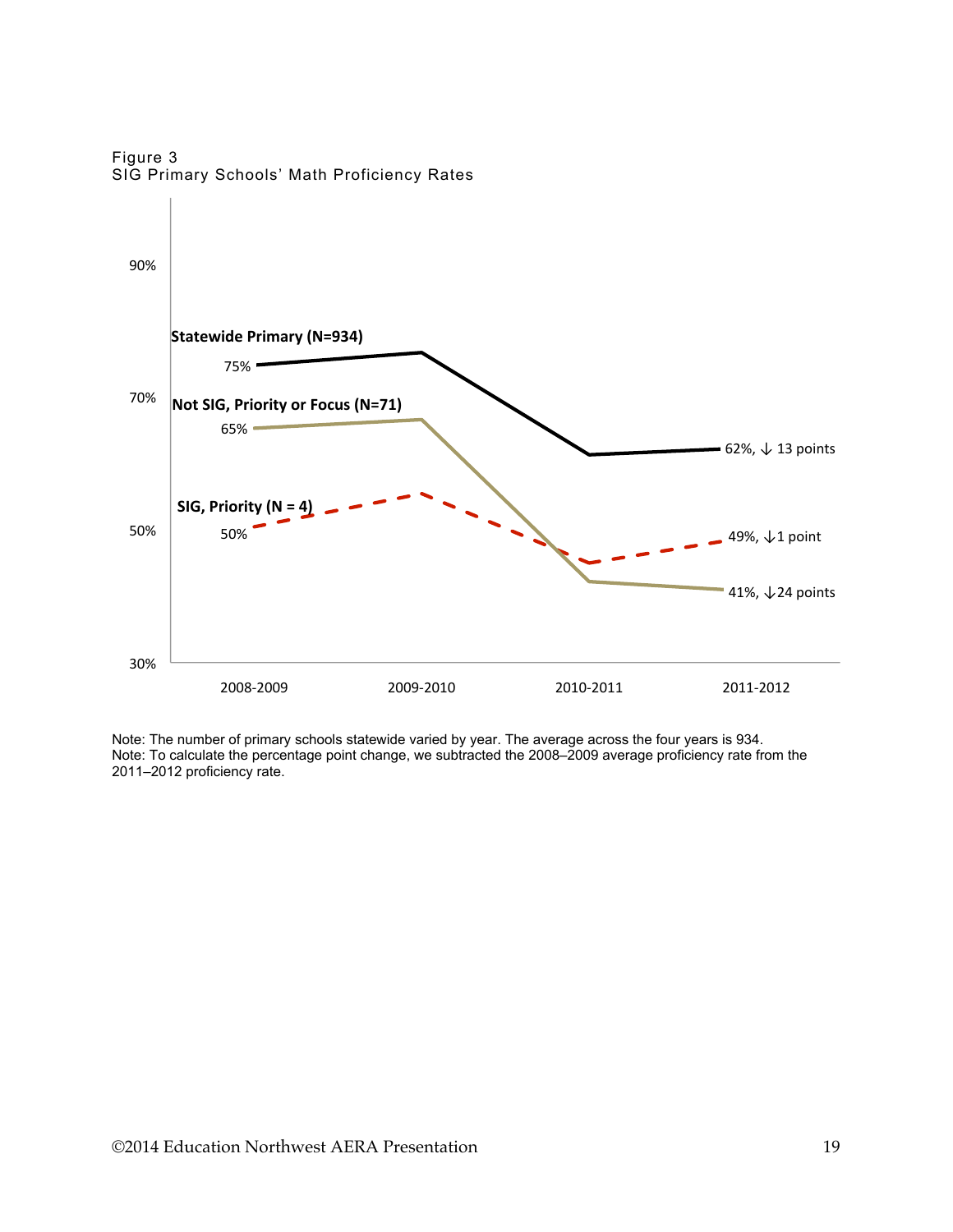Figure 4 SIG Primary Schools' Reading Proficiency Rates



Note: The number of primary schools statewide varied by year. The average across the four years is 934. Note: To calculate the percentage point change, we subtracted the 2008–2009 average proficiency rate from the 2011–2012 proficiency rate.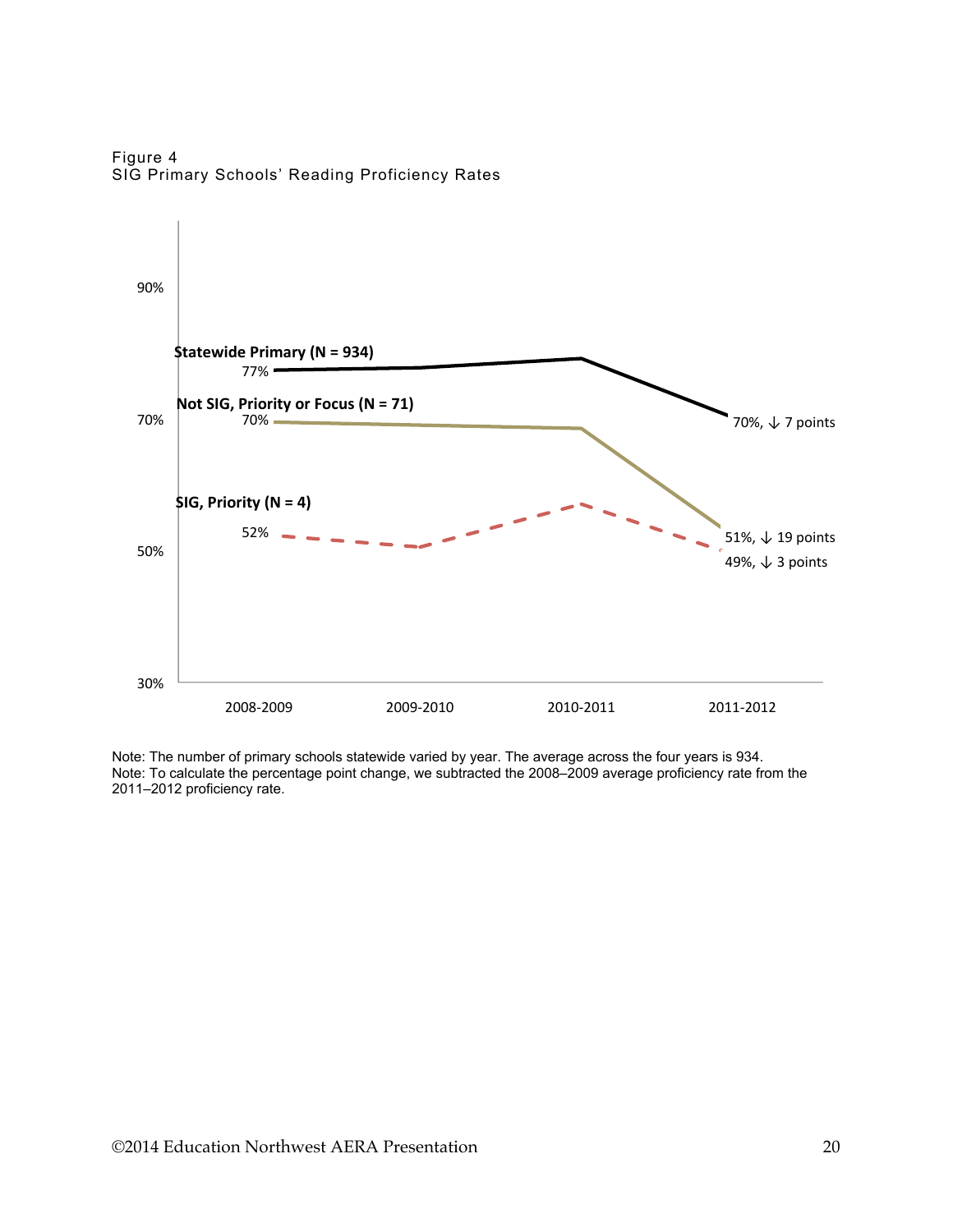#### **References**

- Coleman, J.S., Campbell, E.Q., Hobson, C.J., McPartland, J., Mood, A.M., Weinfeld, F.D., & York, R.L. (1966). *Equality of educational opportunity.* Retrieved from ERIC database. (ED012275)
- Cotton, K. (1999). *Research you can use to improve results*. Portland, OR: Northwest Regional Educational Laboratory, & Alexandria, VA: Association for Supervision and Curriculum Development.
- Dee, T. (2012). *School turnarounds: Evidence from the 2009 stimulus* (NBER Working Paper No. 17990)*.* Cambridge MA: National Bureau of Economic Research.
- Edmonds, R. (1979). Effective schools for urban poor. *Educational Leadership, 37*(1), 15–18, 20–24.
- Fixsen, D.L., Blase, K.A., Naoom, S.F., & Wallace F. (2009). Core implementation components. *Research on Social Work Practice, 19*(5), 531–540.
- Herman, R. (2012). Scaling school turnaround. *Journal of Education for Students Placed at Risk, 17*(1/2), 25–33.
- Hurlburt, S., Therriault, S.B., & Le Floch, K.C. (2012). *School Improvement Grants: Analyses of state applications and eligible and awarded schools* (NCEE 2012-4060). Washington, DC: U.S. Department of Education, Institute of Education Sciences, National Center for Education Evaluation and Regional Assistance.
- Klein, A. (2010, May 21). School turnaround models draw bipartisan concern. *Education Week, 29*(33)*.* Retrieved from http://www.edweek.org/ew/articles/2010/05/21/33turnaround.h29.html
- Klein, A. (2013, December 3). Latest SIG-school snapshot mixed on improvements. *Education Week, 33*(13). Retrieved from http://www.edweek.org/ew/articles/2013/12/04/13sig.h33.html
- Lezotte, L.W. (1991). *Correlates of effective schools: The first and second generation.* Okemos, MI: Effective Schools.
- Mayring, P. (2000). Qualitative content analysis. *Forum: Qualitative Social Research, 1*(2). Retrieved from www.qualitative-reserch.net
- National Commission on Excellence in Education. (1983). *A nation at risk: The imperative for educational reform.* Retrieved from U.S. Department of Education website: http://www2.ed.gov/pubs/NatAtRisk/index.html This citation applies to all references to *A Nation at Risk* or the Commission.
- No Child Left Behind Act of 2001, Pub. L. No. 107–110, 115 Stat. 1425 (2002).
- Oregon Department of Education. (2011). *Statewide report card: An annual report to the legislature on Oregon public schools 2010–2011*. Retrieved from http://www.ode.state.or.us/data/annreportcard/rptcard2011.pdf